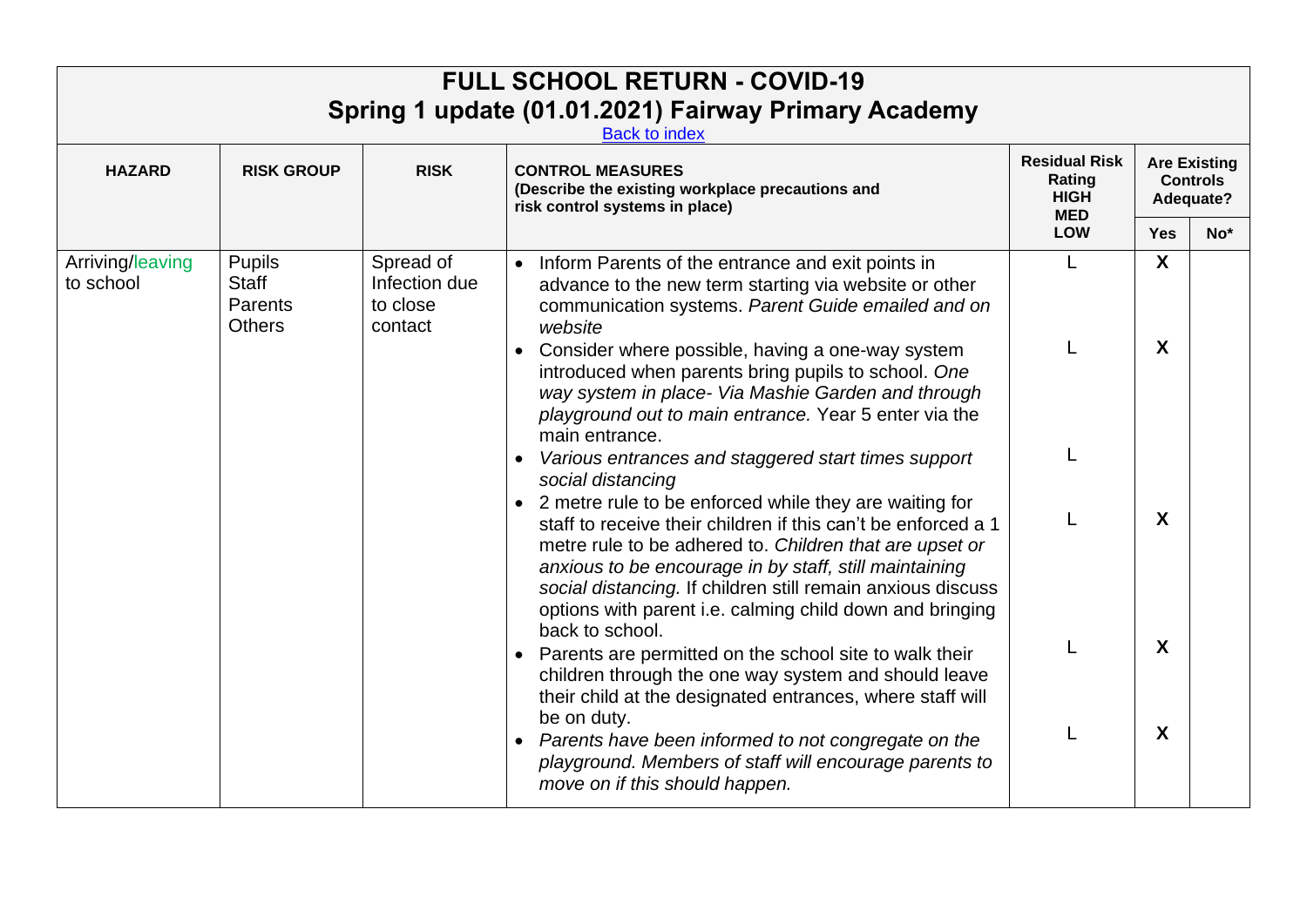|                                      |                                |                      | Parents wishing to talk to staff must make an<br>appointment (first instance telephone conversation)<br>Class email can also be used- response within 7 days                                                                |   | X<br>X |  |
|--------------------------------------|--------------------------------|----------------------|-----------------------------------------------------------------------------------------------------------------------------------------------------------------------------------------------------------------------------|---|--------|--|
|                                      |                                |                      | Parents entering the school building will be limited<br>unless absolutely necessary whilst in Tier 4 restrictions                                                                                                           |   |        |  |
|                                      |                                |                      | Driveway to main entrance will be out of use for parents                                                                                                                                                                    | M | X      |  |
|                                      |                                |                      | and staff between 3pm and 3.30pm. gates will be<br>partially closed to stop vehicle access                                                                                                                                  |   | X      |  |
|                                      |                                |                      | All parents/ carers, apart from those exempt, must wear                                                                                                                                                                     |   |        |  |
|                                      |                                |                      | a face covering when entering the school site, including<br>the playground.                                                                                                                                                 | M | X      |  |
|                                      |                                |                      | All visitors must wear face coverings in communal                                                                                                                                                                           |   |        |  |
|                                      |                                |                      | areas of the school e.g. corridors, playground etc.<br>All staff will greet and meet parents and children with                                                                                                              | M | X      |  |
|                                      |                                |                      | face coverings on in communal places.                                                                                                                                                                                       |   |        |  |
|                                      |                                |                      | At the end of the day parents will wait for their child on<br>the playground. An area is taped off that parents do not<br>enter. Children will be dismissed from the protected<br>area.                                     |   |        |  |
|                                      |                                |                      | Where possible, the gates will be managed by a<br>member of staff to filter parents onto the playground at<br>the correct time.                                                                                             |   |        |  |
| <b>School Uniform</b>                | <b>Pupils</b>                  | Infection<br>Control | Pupils are encouraged to attend school in school<br>uniform as these are easily cleaned (washing machine)<br>They do not require cleaning any more than usually.<br>On PE days, pupils will attend in their PE Kits for the |   | X      |  |
|                                      |                                |                      | day as bags do not need to be stored and kits can be<br>cleaned weekly                                                                                                                                                      |   | X      |  |
| <b>Dedicated School</b><br>Transport | <b>Pupils</b><br><b>Driver</b> | Risk of<br>Infection | Dedicated school transport (not used by members of                                                                                                                                                                          | L | X      |  |
|                                      |                                |                      | the public)                                                                                                                                                                                                                 |   |        |  |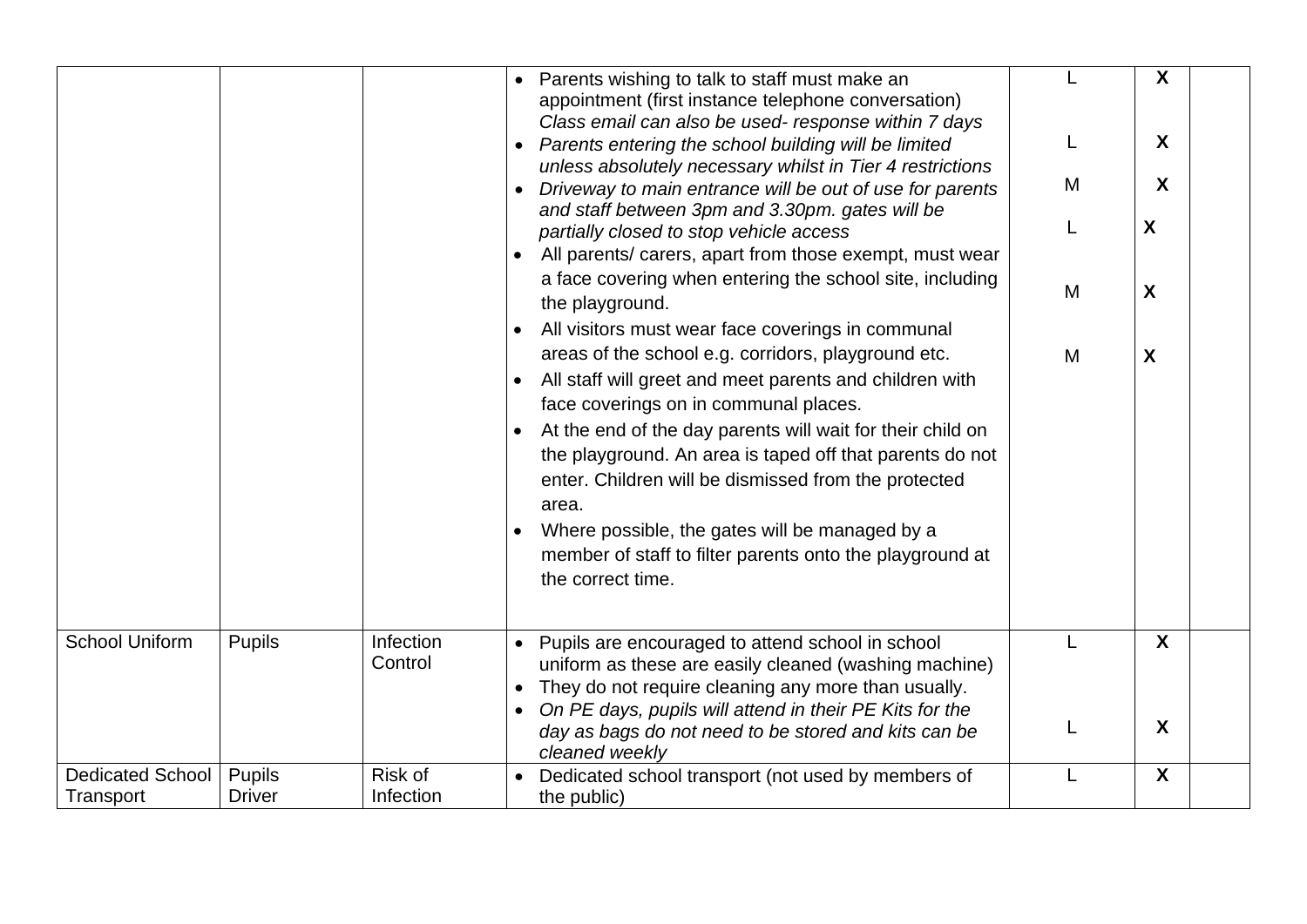|                                  |                                          |                                       | Where possible allow for additional transport or<br>staggered pickups.<br>Organised queuing and boarding to be implemented<br>where possible<br>School transport vehicles to be distanced apart to<br>reduce large groups gathering                                                                    |   | $\boldsymbol{X}$<br>X     |
|----------------------------------|------------------------------------------|---------------------------------------|--------------------------------------------------------------------------------------------------------------------------------------------------------------------------------------------------------------------------------------------------------------------------------------------------------|---|---------------------------|
|                                  |                                          |                                       | Hand Sanitiser to be available for use on<br>boarding/disembarking                                                                                                                                                                                                                                     |   | X                         |
|                                  |                                          |                                       | The use of face coverings for children over the age of<br>$\bullet$<br>11 if they are likely to come into contact with people<br>outside of their group or who they don't usually meet.<br>Regular cleaning of hard surface areas and frequently<br>touched areas before being used by another group / | M | X                         |
|                                  |                                          |                                       | bubble.                                                                                                                                                                                                                                                                                                | L | $\boldsymbol{X}$          |
| <b>Wider Public</b><br>Transport | <b>Pupils</b><br><b>Driver</b><br>Public | Risk of<br>Infection                  | Where possible encourage children to walk to school or<br>use alternative transport i.e. cycle, walking bus.                                                                                                                                                                                           | M | X                         |
|                                  |                                          |                                       | Bike racking available for children to keep bikes safe<br>during the day.<br>Where possible allow pupils to arrive at a staggered                                                                                                                                                                      | M | X                         |
|                                  |                                          |                                       | time to avoid peak travel times. Staggered start times<br>allow for pupils to arrive and depart at different times.<br>Pupils encouraged to wash hands as soon as arrive at                                                                                                                            | M | $\boldsymbol{X}$          |
|                                  |                                          |                                       | school.<br>All pupils will hand sanitise when arriving at school.                                                                                                                                                                                                                                      | M | X                         |
|                                  |                                          |                                       |                                                                                                                                                                                                                                                                                                        | M | X                         |
| <b>Face Masks</b>                | <b>Pupils</b><br><b>Staff</b>            | <b>Risk of Spread</b><br>of Infection | Signs or posters in place on how children remove face<br>$\bullet$<br>masks correctly or information given in newsletters prior<br>to start of new term                                                                                                                                                | M | $\boldsymbol{\mathsf{X}}$ |
|                                  |                                          |                                       | Removal of face masks on entry to the school building<br>for pupils and stored safely e.g. a small plastic bag.                                                                                                                                                                                        | M | X                         |
|                                  |                                          |                                       | Staff and Pupils to ensure they remove masks correctly<br>and remove without touching the front of the mask<br>(remove by loops on ears)                                                                                                                                                               | M | X                         |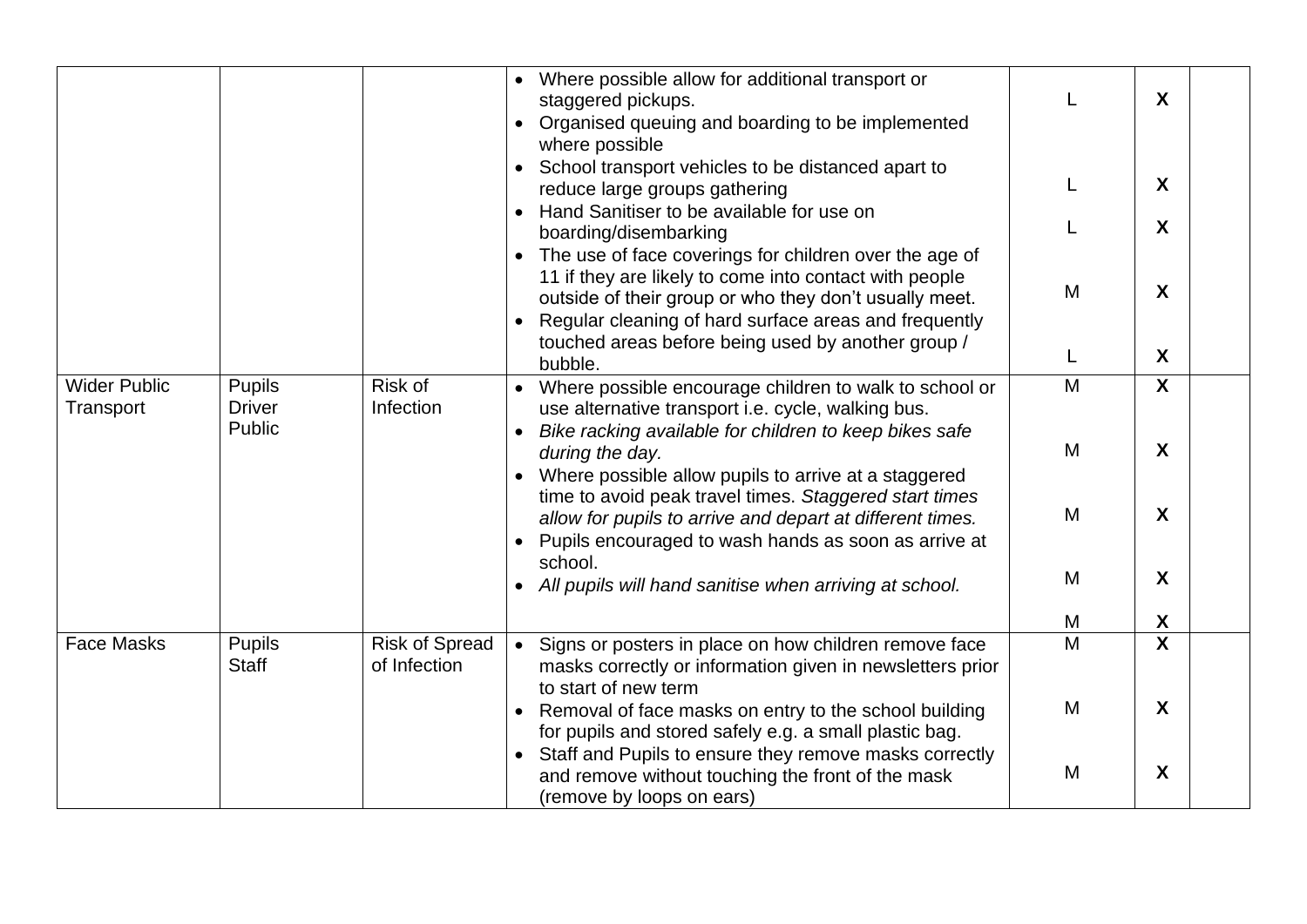|                                           |                                                                  |                                                                    | If disposable masks these must be disposed of in a<br>closed bin.<br>If material re-use masks these should be placed inside<br>a disposable bag and taken home to re-wash before<br>reusing.<br>All parents/ carers, apart from those exempt, must wear<br>a face covering when entering the school site, including<br>the playground.<br>All staff, apart from those exempt, must wear face<br>covering to meet and greet parents/carers and children.<br>Staff may wear face covering in classrooms should<br>they choose | M<br>M<br>M | $\boldsymbol{X}$<br>X<br>X |
|-------------------------------------------|------------------------------------------------------------------|--------------------------------------------------------------------|-----------------------------------------------------------------------------------------------------------------------------------------------------------------------------------------------------------------------------------------------------------------------------------------------------------------------------------------------------------------------------------------------------------------------------------------------------------------------------------------------------------------------------|-------------|----------------------------|
| All year groups<br>returning to<br>school | <b>Pupils</b><br><b>Staff</b><br><b>Parents</b><br><b>Others</b> | <b>Risk of Spread</b><br>of Infection<br>due to large<br>groups of | Consider staggered start and finish times for various<br>$\bullet$<br>year groups to reduce the amount of pupil numbers.<br>Staggered start and end to the day (10 minute intervals)<br>in place.                                                                                                                                                                                                                                                                                                                           |             | X                          |
|                                           |                                                                  | pupils                                                             | One way system in place for parents and pupils.<br>Consider various entrance gates for year groups.<br>Reception/Yr1/Yr2/Yr3/Yr4/Yr6 to use Mashie Gardens                                                                                                                                                                                                                                                                                                                                                                  |             |                            |
|                                           |                                                                  |                                                                    | entrance. Yr5 to use the main entrance.<br>Parents have been informed to not congregate on the<br>$\bullet$<br>playground. Members of staff will encourage parents to<br>move on if this should happen.                                                                                                                                                                                                                                                                                                                     |             |                            |
| Staff receiving<br>child from Parent      | <b>Staff</b>                                                     | Spread of<br>Infection due                                         | Staff receiving children to remember the 2-metre rule<br>(or 1 metre $+$ if not viable)                                                                                                                                                                                                                                                                                                                                                                                                                                     |             | X                          |
|                                           |                                                                  | to close<br>contact                                                | Staff will direct children to use the hand sanitiser and                                                                                                                                                                                                                                                                                                                                                                                                                                                                    |             | X                          |
|                                           |                                                                  |                                                                    | proceed to their classroom (another member of staff<br>supervise pupils)                                                                                                                                                                                                                                                                                                                                                                                                                                                    |             | X                          |
|                                           |                                                                  |                                                                    | All pupils must wash/sanitise their hands on arrival to<br>school                                                                                                                                                                                                                                                                                                                                                                                                                                                           |             |                            |
|                                           |                                                                  |                                                                    |                                                                                                                                                                                                                                                                                                                                                                                                                                                                                                                             |             | X                          |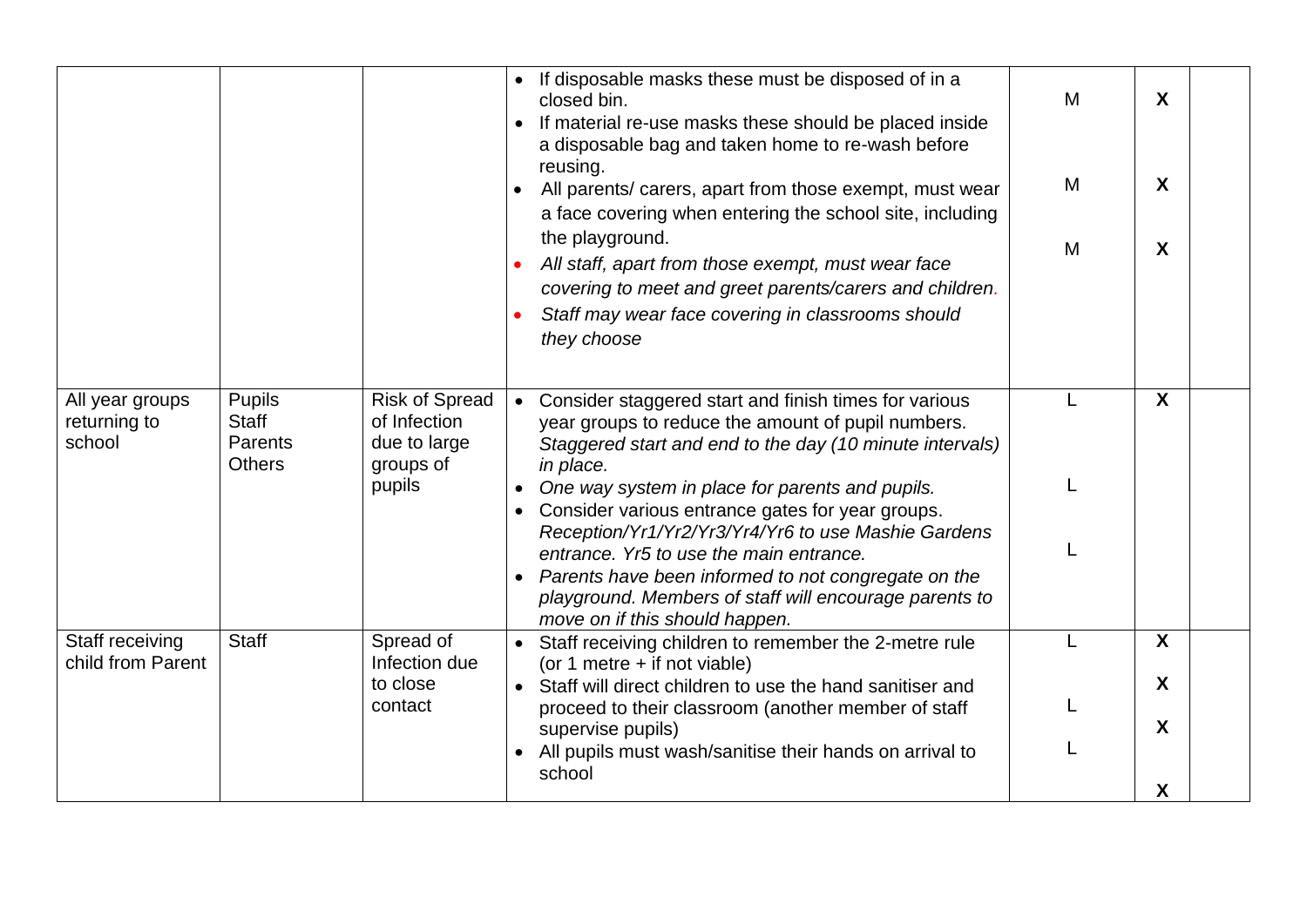|                                               |                                                |                                        | Where a child is upset it is advised still trying to<br>maintain a safe distance whilst offering comfort to child.<br>Encourage child to use a tissue to wipe eyes/nose etc.<br>If contact is required, consider short contact only.<br>Wash hands after contact<br>Should a child be extremely distressed discuss<br>alternative arrangements e.g. coming back to school<br>once child is calm<br>All staff, apart from those exempt, must wear face<br>covering to meet and greet parents/carers and children. |   | X<br>X<br>X |
|-----------------------------------------------|------------------------------------------------|----------------------------------------|------------------------------------------------------------------------------------------------------------------------------------------------------------------------------------------------------------------------------------------------------------------------------------------------------------------------------------------------------------------------------------------------------------------------------------------------------------------------------------------------------------------|---|-------------|
| Children bringing<br>equipment into<br>school | <b>Staff</b><br><b>Pupils</b><br><b>Others</b> | Risk of spread<br>of infection         | • Pupils and Parents informed to keep items brought into<br>school as a minimum. Parental guide informs parents<br>and reminders on newsletters/text message if required<br>Only lunch boxes, outdoor clothes, water bottles, bags                                                                                                                                                                                                                                                                               | L | X           |
|                                               |                                                |                                        | and mobile phones permitted.<br>Parents who wish their children to bring a mobile phone<br>into school must contact school with a reason. The<br>phone will be collected and kept safely in the                                                                                                                                                                                                                                                                                                                  |   | X<br>X      |
|                                               |                                                |                                        | classroom.<br>Pupils with a health care plan/risk assessments for<br>wetting and soiling will be allowed to bring in a change<br>of clothes.<br>Book bags will be collected in on a Monday and Friday<br>only to allow books to be changed.                                                                                                                                                                                                                                                                      |   | X           |
| Classroom set up                              | <b>Staff</b><br><b>Pupils</b>                  | Spread of<br>Infection due<br>to close | • The classroom must be set up where possible with all<br>desks forward facing and side to side seating. Where<br>possible avoid pupils sitting opposite each other.                                                                                                                                                                                                                                                                                                                                             |   | X           |
|                                               |                                                | contact                                | The teacher's desk must be kept 2 metres away from<br>the children's tables/desks. Teachers desk are marked<br>with a designated area on the floor.                                                                                                                                                                                                                                                                                                                                                              |   | X           |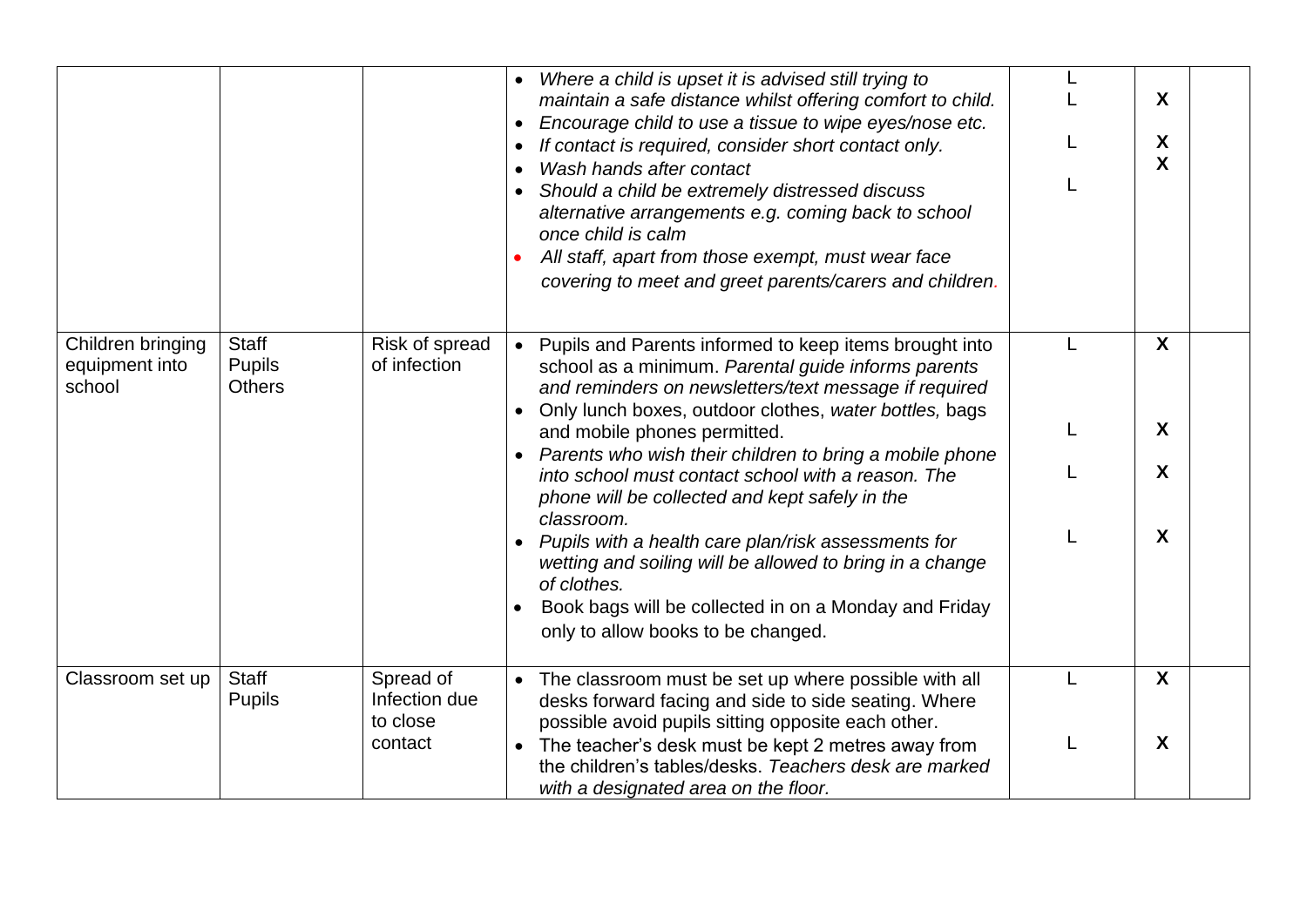|                        |                               |                            | Tissues available in each classroom for pupils to use<br>when coughing or sneezing and they must go into a bin<br>after one use.                                                                                   |   | X                         |
|------------------------|-------------------------------|----------------------------|--------------------------------------------------------------------------------------------------------------------------------------------------------------------------------------------------------------------|---|---------------------------|
|                        |                               |                            | Classrooms will have a hand sanitiser available for<br>children to use on entering and leaving classroom.                                                                                                          |   | X                         |
|                        |                               |                            | Face visors can be worn by teachers/TAs in the<br>classroom, who may be anxious. This is in consultation<br>with the Headteacher                                                                                   |   | $\boldsymbol{X}$          |
|                        |                               |                            | Each classroom is provided with a cloth and spray to<br>periodically clean tables and touch points throughout<br>the day.                                                                                          |   | X                         |
| Class / Year<br>Groups | <b>Staff</b><br><b>Pupils</b> | Infection<br>Control       | Where possible children are to be kept in their class /<br>year bubbles and not to mix with other bubbles.                                                                                                         | M | $\boldsymbol{X}$          |
|                        |                               |                            | Teachers and teaching assistants to be as consistent<br>$\bullet$<br>as possible.                                                                                                                                  | M | X                         |
|                        |                               |                            | 1:1 interventions conducted in the classroom, where<br>possible. Where this is not possible, each classroom<br>will have a space to conduct interventions. This will be<br>cleaned and sanitised between each use. | M | $\boldsymbol{X}$          |
|                        |                               |                            | Where staff have to mix, thorough cleaning of hands<br>will be conducted between each group/class.                                                                                                                 | M | $\boldsymbol{X}$          |
| Classroom<br>Lessons   | <b>Staff</b><br><b>Pupils</b> | Spread of<br>Infection due | • Teaching staff must keep that safe distance at all times<br>where possible when teaching.                                                                                                                        | L | $\boldsymbol{\mathsf{X}}$ |
|                        |                               | to close<br>contact        | Where children may require extra assistance a 2 metre<br>rule must try to be enforced if not viable look at a 1<br>metre rule or the staff are to only teach in their allocated<br>bubbles.                        |   | X                         |
|                        |                               |                            | Pupils old enough to understand will be informed not to<br>touch staff and their peers where possible.<br>Staff should avoid close face to face contact and                                                        |   | $\boldsymbol{X}$          |
|                        |                               |                            | minimise time spent within 1 metre of anyone (no more<br>than 15 minutes).                                                                                                                                         |   | X                         |
|                        |                               |                            | Removal of an unnecessary furniture.                                                                                                                                                                               |   | X                         |
|                        |                               |                            |                                                                                                                                                                                                                    |   |                           |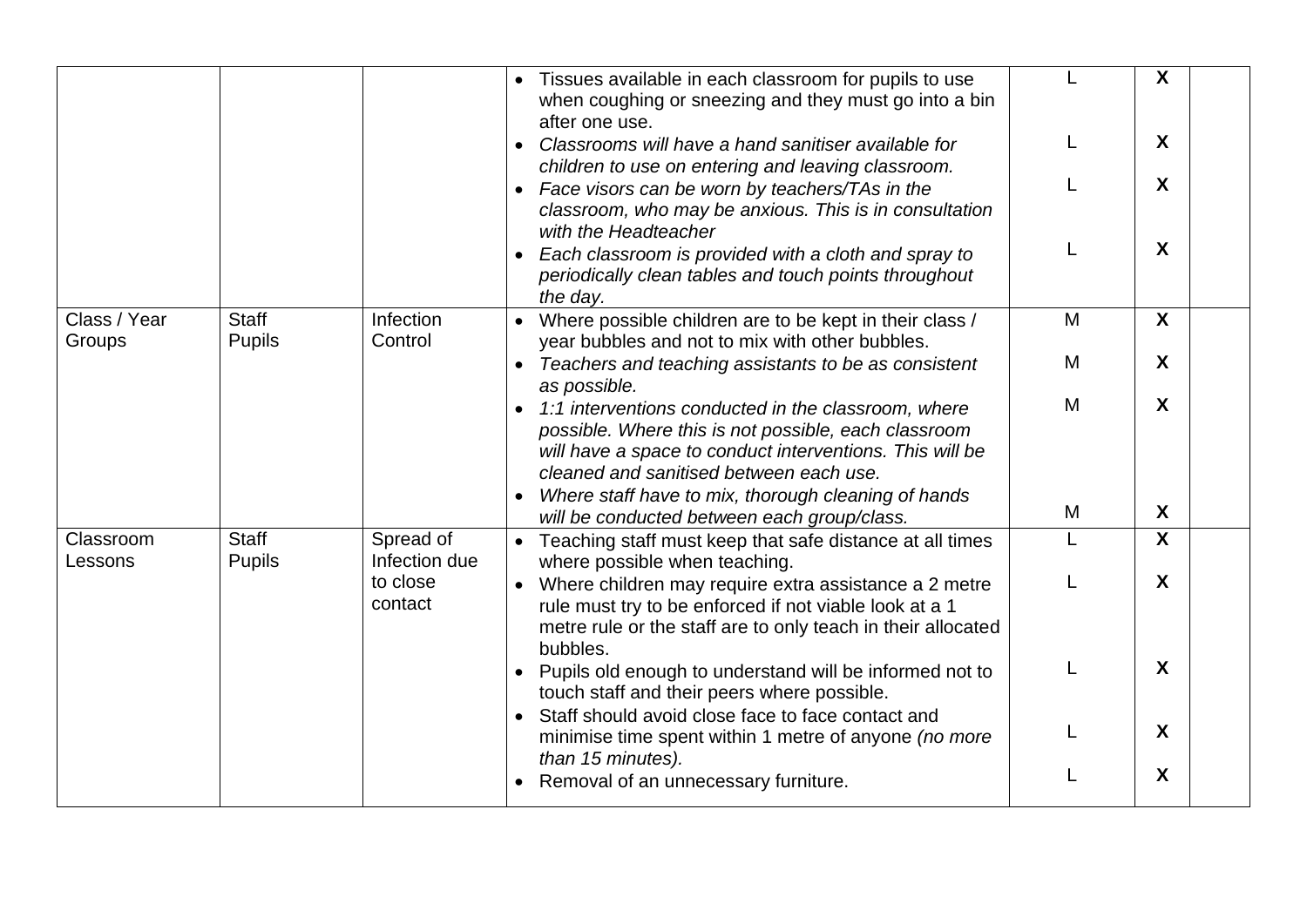|                                                                    |                               |                      | Minimise the movement around classrooms.<br>Where possible, children to have a designated place.<br>Where movement occurs, table and chair must be<br>cleaned.<br>Risk assessments to be conducted on those pupils who<br>will find social distancing difficult.<br>Pupils should remain in their classrooms and break out<br>areas avoided where possible.<br>High risk activities should not be undertaken (singing,<br>PE with enhanced respiration, music tuition and<br><i>practise etc)</i> | L           | $\boldsymbol{X}$<br>X                     |
|--------------------------------------------------------------------|-------------------------------|----------------------|---------------------------------------------------------------------------------------------------------------------------------------------------------------------------------------------------------------------------------------------------------------------------------------------------------------------------------------------------------------------------------------------------------------------------------------------------------------------------------------------------|-------------|-------------------------------------------|
| Use of school<br>resources in<br>individual<br>bubbles             | <b>Staff</b><br><b>Pupils</b> | Infection<br>Control | Where possible keep the use of resources to each<br>allocated bubble.<br>Pupils should use their own pencils and pens and not<br>share. Pupils will have their pencil cases that remain in<br>school.<br>All classroom based resources i.e. books and games<br>should be cleaned regularly along with all frequently<br>touched surfaces.<br>Reading books returned from children will be left in<br>school for 72 hours before going out (over the<br>weekend)                                   | M<br>M<br>M | $\boldsymbol{X}$<br>$\boldsymbol{X}$<br>X |
| Use of school<br>resources shared<br>between bubbles<br>or classes | <b>Staff</b><br><b>Pupils</b> | Infection<br>Control | Shared resources between bubbles or classes should<br>be cleaned frequently and meticulously and always<br>between bubbles, or rotated to allow them to be left<br>unused and out of reach for a period of 48 hours (72<br>hours for plastics) between use by different bubbles.                                                                                                                                                                                                                  | M           | $\boldsymbol{\mathsf{X}}$                 |
| Taking<br>items/resources<br>home                                  | <b>Staff</b><br><b>Pupils</b> | Infection<br>Control | Unnecessary taking home of equipment / resources<br>discouraged<br>Cleaning as above if items are taken home.                                                                                                                                                                                                                                                                                                                                                                                     | L           | $\boldsymbol{X}$                          |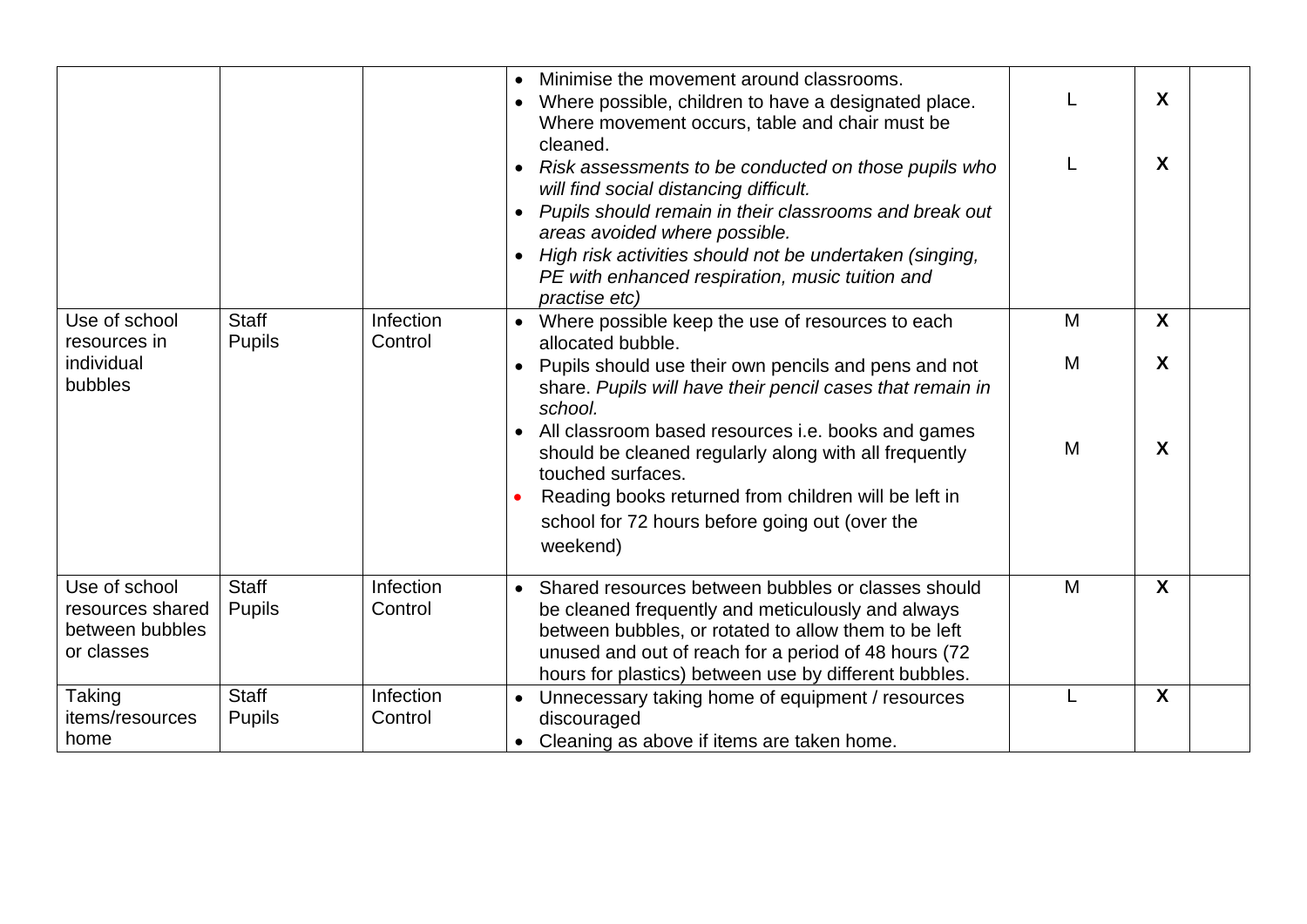|                                     |                               |                                                   | Book bags will be collected in on a Monday and Friday<br>only to allow books to be changed.                                                                                                                                                                                                                                                                    |   |                                      |  |
|-------------------------------------|-------------------------------|---------------------------------------------------|----------------------------------------------------------------------------------------------------------------------------------------------------------------------------------------------------------------------------------------------------------------------------------------------------------------------------------------------------------------|---|--------------------------------------|--|
| Assemblies<br>Collective<br>Worship | <b>Staff</b><br><b>Pupils</b> | Spread of<br>Infection due<br>to close<br>contact | • Keep assemblies / worship separate to individual<br>bubbles or if room available keep bubbles of one year<br>group separated by at least 2 metres.                                                                                                                                                                                                           | L | $\boldsymbol{X}$<br>$\boldsymbol{X}$ |  |
|                                     |                               |                                                   | • Assemblies/collective worship conducted virtually<br>where possible.                                                                                                                                                                                                                                                                                         |   |                                      |  |
| Educational<br><b>Visits</b>        | <b>Staff</b><br><b>Pupils</b> | Infection<br>Control                              | • Spring term trips will not commence at present                                                                                                                                                                                                                                                                                                               |   | $\overline{\mathbf{X}}$              |  |
|                                     |                               |                                                   | • Once trips are able to commence they should include<br>any pupils with SEND connected with their preparation<br>for adulthood.                                                                                                                                                                                                                               |   |                                      |  |
|                                     |                               |                                                   | Make use of outdoor spaces in local areas<br>Full suitable and sufficient risk assessments to be put in<br>place for each trip                                                                                                                                                                                                                                 |   |                                      |  |
| <b>SEND Pupils</b>                  | <b>Staff</b><br><b>Pupils</b> | Spread of<br>Infection due<br>to close<br>contact | • Pupils who have complex needs or who need close<br>contact care, will continue as normal.<br>• A risk assessment will be required to ensure staff who<br>care for these pupils do not have any medical                                                                                                                                                       |   | $\boldsymbol{X}$                     |  |
|                                     |                               |                                                   | conditions which may put them in an at risk category.                                                                                                                                                                                                                                                                                                          |   | $\boldsymbol{X}$                     |  |
| Attendance in<br>schools            | <b>Pupils</b>                 | Education<br>suffering                            | It is vital for all children to return to school to minimise<br>as far as possible the longer-term impact of the<br>pandemic on children's education, wellbeing and wider<br>development.<br>Parents' duty to secure that their child attends regularly<br>at school where the child is a registered pupil at school<br>and they are of compulsory school age; |   | $\mathsf{X}$                         |  |
|                                     |                               |                                                   | • Schools' responsibilities to record attendance and<br>follow up absence.                                                                                                                                                                                                                                                                                     |   | $\boldsymbol{X}$                     |  |
|                                     |                               |                                                   |                                                                                                                                                                                                                                                                                                                                                                |   | X                                    |  |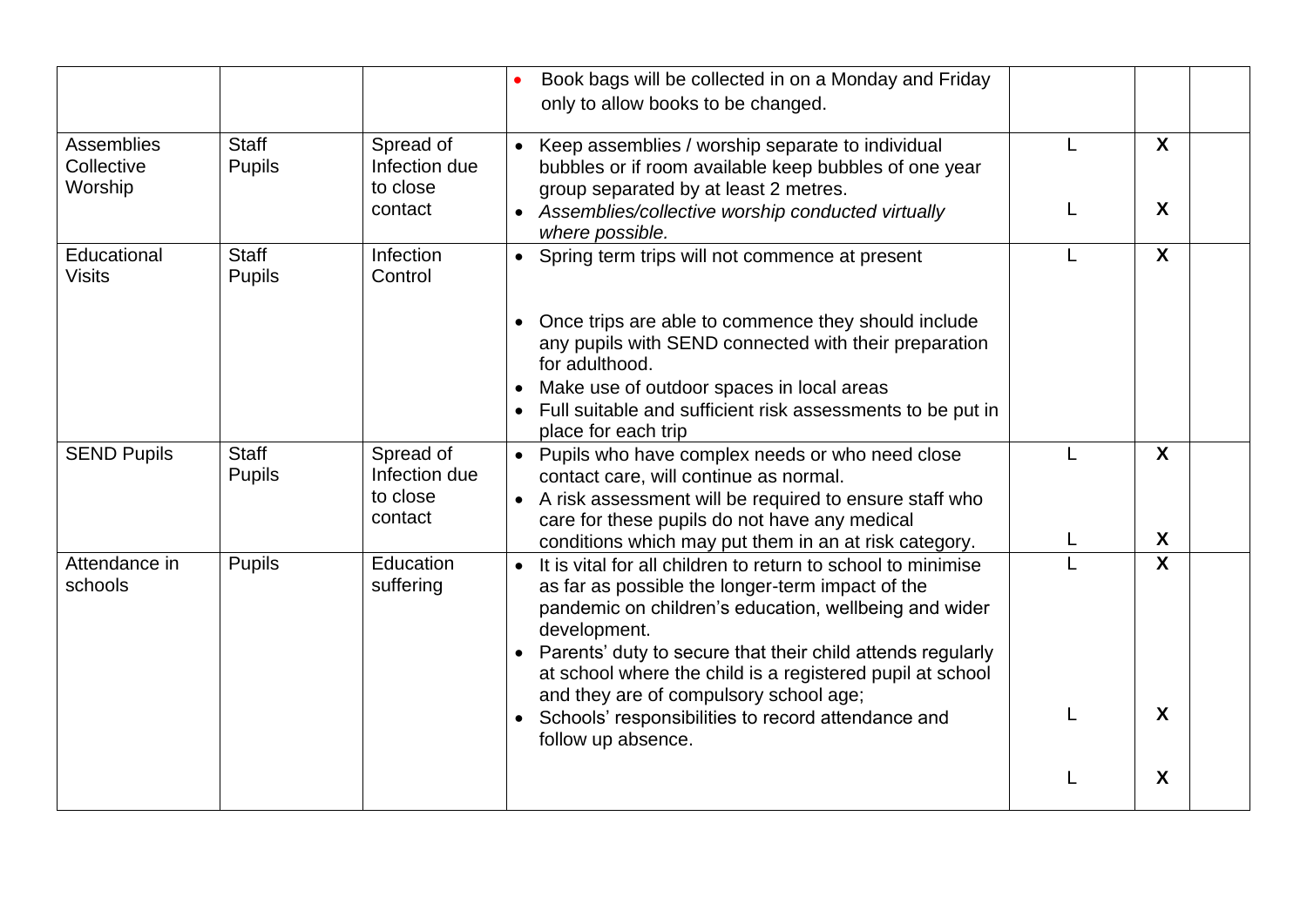|                                  |                               |                       | • The availability to issue sanctions, including fixed<br>penalty notices in line with local authorities' codes of<br>conduct.<br>Parents/carers will be fully informed of all health and<br>safety procedures in place to reduce anxiety.                                                             |   | X                         |
|----------------------------------|-------------------------------|-----------------------|--------------------------------------------------------------------------------------------------------------------------------------------------------------------------------------------------------------------------------------------------------------------------------------------------------|---|---------------------------|
| Use of Supply<br>teachers and    | <b>Staff</b><br><b>Pupils</b> | Risk of<br>Infection  | • Inform supply staff of the arrangements in place. Risk<br>assessments will be shared with supply staff.                                                                                                                                                                                              | L | $\mathsf{X}$              |
| other staff                      |                               |                       | Consider using longer assignments for supply teachers<br>and/or other staff                                                                                                                                                                                                                            |   | X                         |
|                                  |                               |                       | Where possible minimise their movement around<br>school. Consider revised timetable changes to reduce<br>mixing if required e.g. for PPA<br>• PPA-time will be adjusted at the end of each school day<br>by 30 minutes. Staff meeting times will be used to add<br>additional capacity where required. | M | $\boldsymbol{X}$          |
| Before and After<br>school clubs | <b>Pupils</b><br><b>Staff</b> | Infection<br>Control  | • Schools should consider resuming any breakfast and<br>after-school provision, where possible, from the start of<br>the autumn term                                                                                                                                                                   |   | $\boldsymbol{X}$          |
|                                  |                               |                       | Where possible keep pupils in their year groups or<br>bubbles                                                                                                                                                                                                                                          | M | $\boldsymbol{X}$          |
|                                  |                               |                       | • Where not possible look at consistent small groups<br>only. Set consistent groups formed in classes and each                                                                                                                                                                                         | M | X                         |
|                                  |                               |                       | class bubble remains on their own table. There is no<br>mixing of bubbles. When children are outside, 2m<br>distance from other bubbles is required.                                                                                                                                                   | M | X                         |
|                                  |                               |                       | Arrange for same staff to deliver before and after care<br>provision to reduce risk.                                                                                                                                                                                                                   | M | $\boldsymbol{\mathsf{X}}$ |
|                                  |                               |                       | Where possible staff will remain with consistent<br>bubbles.                                                                                                                                                                                                                                           |   | $\boldsymbol{\mathsf{X}}$ |
| <b>Music Lessons</b>             | <b>Pupils</b><br><b>Staff</b> | Singing<br>Playing an | • Look at reducing risk of using particular instruments<br>and allowing large groups                                                                                                                                                                                                                   |   | $\boldsymbol{X}$          |
|                                  |                               | instrument            | If able can lessons take place outside<br>$\bullet$                                                                                                                                                                                                                                                    |   | X                         |
|                                  |                               |                       | No more than 15 pupils back to back or side to side                                                                                                                                                                                                                                                    |   | X                         |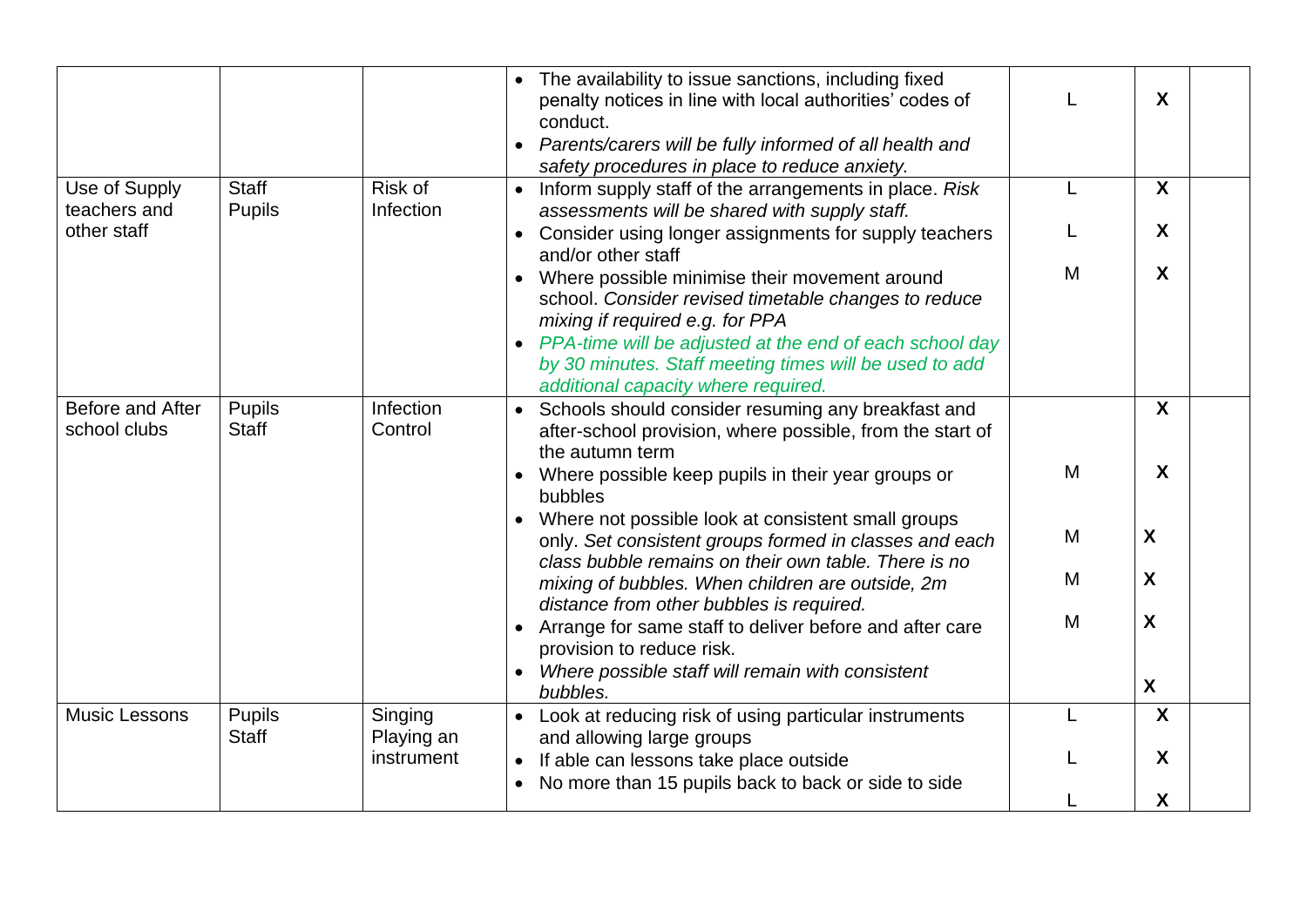|                                                              |                               |                            | No sharing of woodwind instruments<br><b>Good Ventilation required</b>                                                                                                                                               |   | X |  |
|--------------------------------------------------------------|-------------------------------|----------------------------|----------------------------------------------------------------------------------------------------------------------------------------------------------------------------------------------------------------------|---|---|--|
|                                                              |                               |                            | Singing, wind and brass playing should not take place<br>in larger groups such as school choirs and ensembles,<br>or school assemblies.<br>Whole class music tuition paused for Spring term                          |   | X |  |
| <b>Physical Activity</b>                                     | <b>Pupils</b><br><b>Staff</b> | Infection<br>Control       | Outdoor sports where possible and contact sports<br>$\bullet$<br>avoided.<br>Maximise distance between pupils                                                                                                        |   | X |  |
|                                                              |                               |                            | $\bullet$<br>Equipment used must be scrupulously cleaned after<br>each use                                                                                                                                           |   | X |  |
|                                                              |                               |                            | Encourage activities such as active mile.                                                                                                                                                                            |   | X |  |
|                                                              |                               |                            | Indoor sports should be small groups only and social<br>distancing carried out and all equipment cleaned after<br>each group use.<br>Where inside, activities that promote high respiratory<br>action to be avoided. |   | X |  |
| Children<br>requiring using<br>the toilet in<br>lesson times | <b>Pupils</b><br><b>Staff</b> | Infection<br>Control       | Inform the child of the importance of washing their<br>hands after using the toilet and where possible on their<br>return to the classroom use the hand sanitiser on<br>entering the classroom.                      | M | X |  |
|                                                              |                               |                            | Toilet areas cleaned on a regular and frequent basis<br>٠                                                                                                                                                            | M | X |  |
|                                                              |                               |                            | Staff to check on toilets for younger pupils.<br>$\bullet$                                                                                                                                                           | M | X |  |
|                                                              |                               |                            |                                                                                                                                                                                                                      | M | X |  |
|                                                              |                               |                            | Use of toilet passes to avoid congestion                                                                                                                                                                             |   |   |  |
|                                                              |                               |                            | Teachers to discuss with children the use of toilets and<br>amounts allowed in at one time.                                                                                                                          | M | X |  |
|                                                              |                               |                            | Toilets limited to a number of children and posters<br>displayed to inform children.                                                                                                                                 |   |   |  |
|                                                              |                               |                            | Posters displayed around good hygiene and how to<br>wash hands effectively.                                                                                                                                          |   |   |  |
| <b>Break times</b>                                           | Pupils                        | Spread of<br>Infection due | • Children informed again of the importance of social<br>distancing whilst outside.                                                                                                                                  |   | X |  |
|                                                              |                               |                            |                                                                                                                                                                                                                      |   | X |  |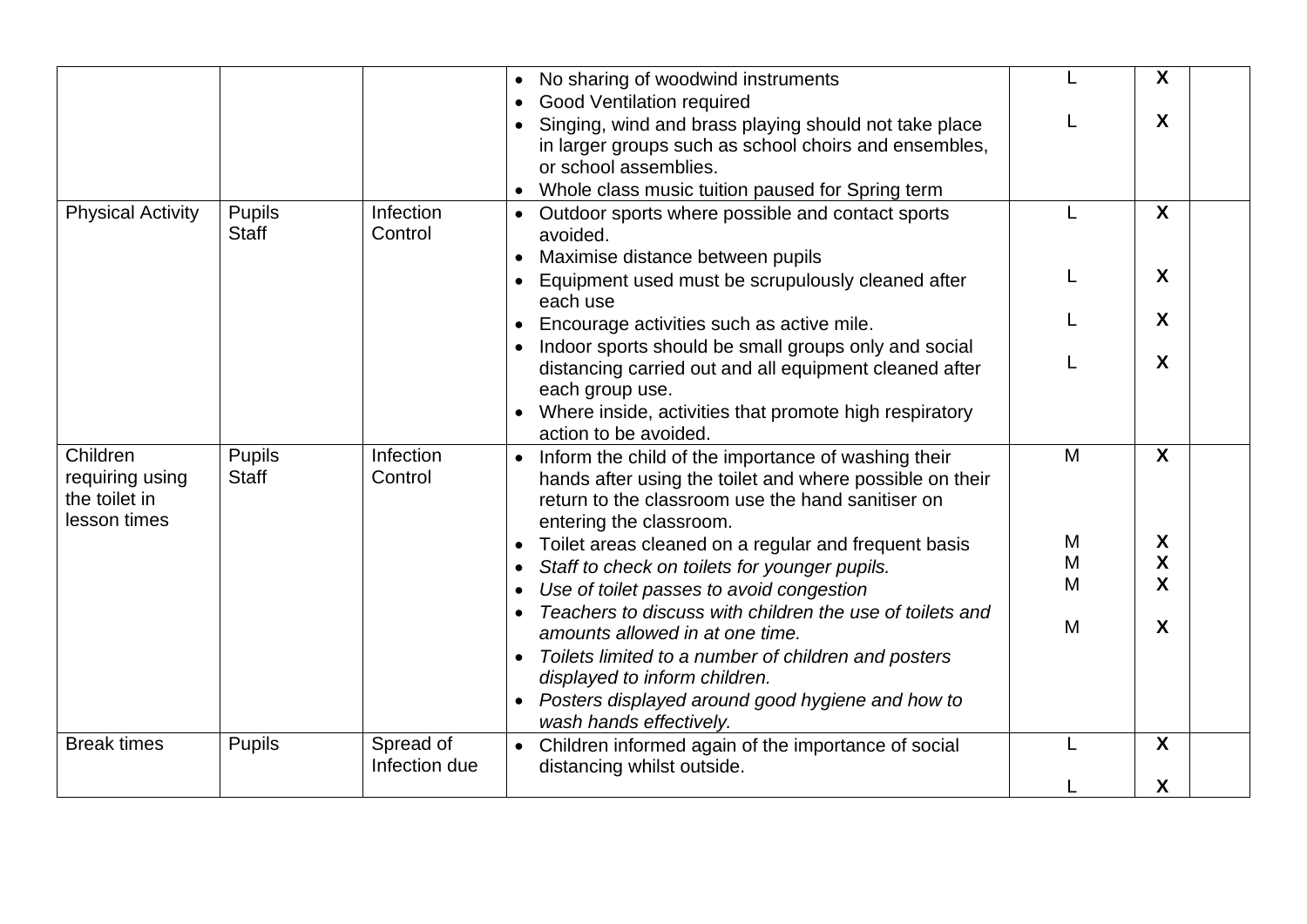| Break Times-                     | <b>Staff</b>                  | to close<br>contact<br>Spread of     | Staggered break times for individual bubbles or year<br>groups if space is an issue. See rotas for individual<br>class staggered breaks.<br>Look at providing activities which can abide by the<br>social distancing rules.<br>Supervising staff must keep a 2-metre distance from<br>each other at all times where possible<br>Play equipment used must be kept with the bubble and<br>cleaned after use.<br>Duties to be covered by Year group class teacher/TA<br>Playground zoned for different year groups.<br>Staff to manage the use of the tables outside. If children<br>use the tables for breaktime, these must be wiped down<br>after use and ready for the next year group.<br>Minimise the use of staff rooms where possible or a | X<br>X<br>X<br>X<br>X<br>$\boldsymbol{\mathsf{X}}$ |  |
|----------------------------------|-------------------------------|--------------------------------------|-------------------------------------------------------------------------------------------------------------------------------------------------------------------------------------------------------------------------------------------------------------------------------------------------------------------------------------------------------------------------------------------------------------------------------------------------------------------------------------------------------------------------------------------------------------------------------------------------------------------------------------------------------------------------------------------------------------------------------------------------|----------------------------------------------------|--|
| <b>Staff Room</b>                |                               | Infection due<br>to close<br>contact | rota system in place if no other available rooms.<br>Staff will take their break/lunch in designated areas for<br>their bubble.<br>Staff must sit at least 2 metres apart from each other<br>Staff must make their own drinks/food and wash and<br>dry their own cups and other crockery and utensils.<br>Staff must be able to heat food and make a warm drink<br>Staff informed of maximum number allowed at one time                                                                                                                                                                                                                                                                                                                         | X<br>X<br>X<br>X<br>X                              |  |
|                                  |                               |                                      | (1).<br>• All inward facing seats will be out of use.                                                                                                                                                                                                                                                                                                                                                                                                                                                                                                                                                                                                                                                                                           | X                                                  |  |
| <b>Break Times</b><br>Classrooms | <b>Staff</b><br><b>Pupils</b> | Spread of<br>Infection due           | Whilst children are on breaks clean tables and door<br>handles with a disinfectant or disinfectant spray.                                                                                                                                                                                                                                                                                                                                                                                                                                                                                                                                                                                                                                       | X                                                  |  |
|                                  |                               | to close<br>contact                  | Wear gloves whilst carrying out this task and wash<br>$\bullet$<br>hands after cleaning.<br>Dispose of all cloths in a closed bin and empty on a<br>regular basis.                                                                                                                                                                                                                                                                                                                                                                                                                                                                                                                                                                              | X<br>X                                             |  |
| Lunch breaks                     | <b>Staff</b><br><b>Pupils</b> | Spread of<br>Infection due           | Rota system in place for children to eat a hot meal /<br>sandwiches                                                                                                                                                                                                                                                                                                                                                                                                                                                                                                                                                                                                                                                                             | X                                                  |  |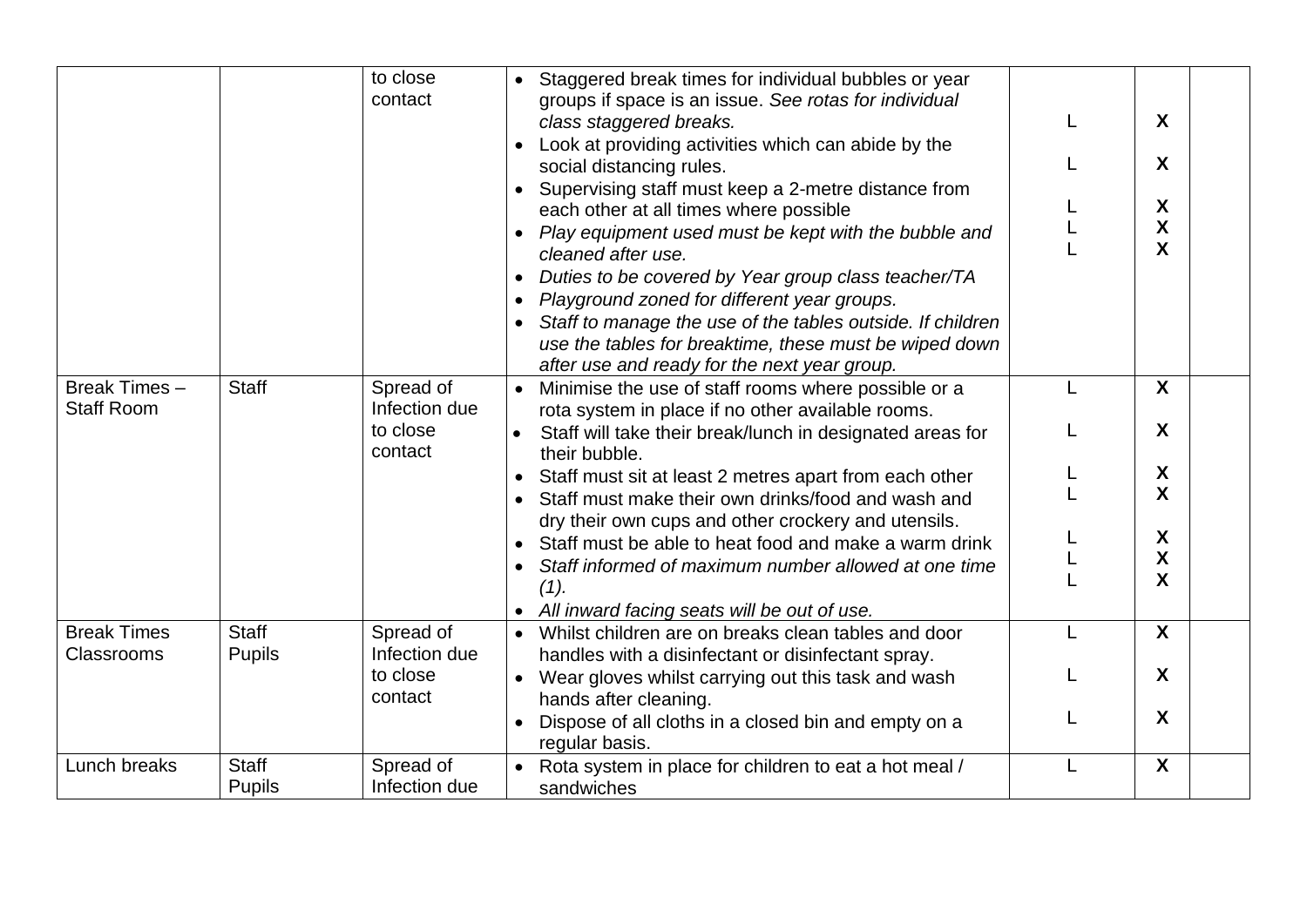|                                 |                               | to close<br>contact                               | • Children to eat lunches in their classroom. Reception<br>class use the hall for lunches.                                                                                                                               |   | X                |
|---------------------------------|-------------------------------|---------------------------------------------------|--------------------------------------------------------------------------------------------------------------------------------------------------------------------------------------------------------------------------|---|------------------|
|                                 |                               |                                                   | Where possible encourage children, who are<br>sandwiches only to eat outside (older children) or use of<br>a designated area.                                                                                            | L | X                |
|                                 |                               |                                                   | • This may be year groups and where possible keeping<br>the bubbles apart as much as possible                                                                                                                            |   | X                |
|                                 |                               |                                                   | • Tables and chairs to be cleaned once children have<br>finished eating                                                                                                                                                  |   | X                |
|                                 |                               |                                                   | Lunchtime staff and kitchen staff to maintain social<br>distancing where possible from children.                                                                                                                         |   | X                |
|                                 |                               |                                                   | • Each class will have their own lunchtime supervisor and<br>mixing will be reduced, where possible                                                                                                                      | L | X                |
| First Aid - minor<br>treatment  | <b>Staff</b><br><b>Pupils</b> | Spread of<br>Infection due<br>to close<br>contact | • Where minor first aid treatment is required First Aiders<br>must ensure they wear gloves and a face covering if<br>prolonged face to face contact when dealing with<br>injuries.                                       | M | X                |
|                                 |                               |                                                   | • Where possible (age and maturity of child) ask them to<br>wipe away any blood or hold cold compresses etc.                                                                                                             | M | X                |
|                                 |                               |                                                   | Ensure records of injury and treatment are recorded<br>and who administered first aid treatment.                                                                                                                         | M | X                |
|                                 |                               |                                                   | Always wash hands after contact<br>PPE boxes are available in the school office.<br>Classroom to hold basic first aid e.g plasters/gloves                                                                                | M | X                |
|                                 |                               |                                                   | face mask.<br>• Anything used for First Aid treatment must be double<br>bagged and stored securely following guidelines<br>• Those staff that have individual risk assessments may<br>be asked not to conduct First Aid. | M | X                |
| First Aid - Life<br>threatening | <b>Staff</b><br><b>Pupils</b> | Spread of<br>Infection due                        | • In the event of a serious injury or incident call 999<br>immediately.                                                                                                                                                  |   | $\boldsymbol{X}$ |
|                                 |                               | to close<br>contact                               | • Wear face covering and gloves when in close contact or<br>dealing with bodily fluids                                                                                                                                   |   | X                |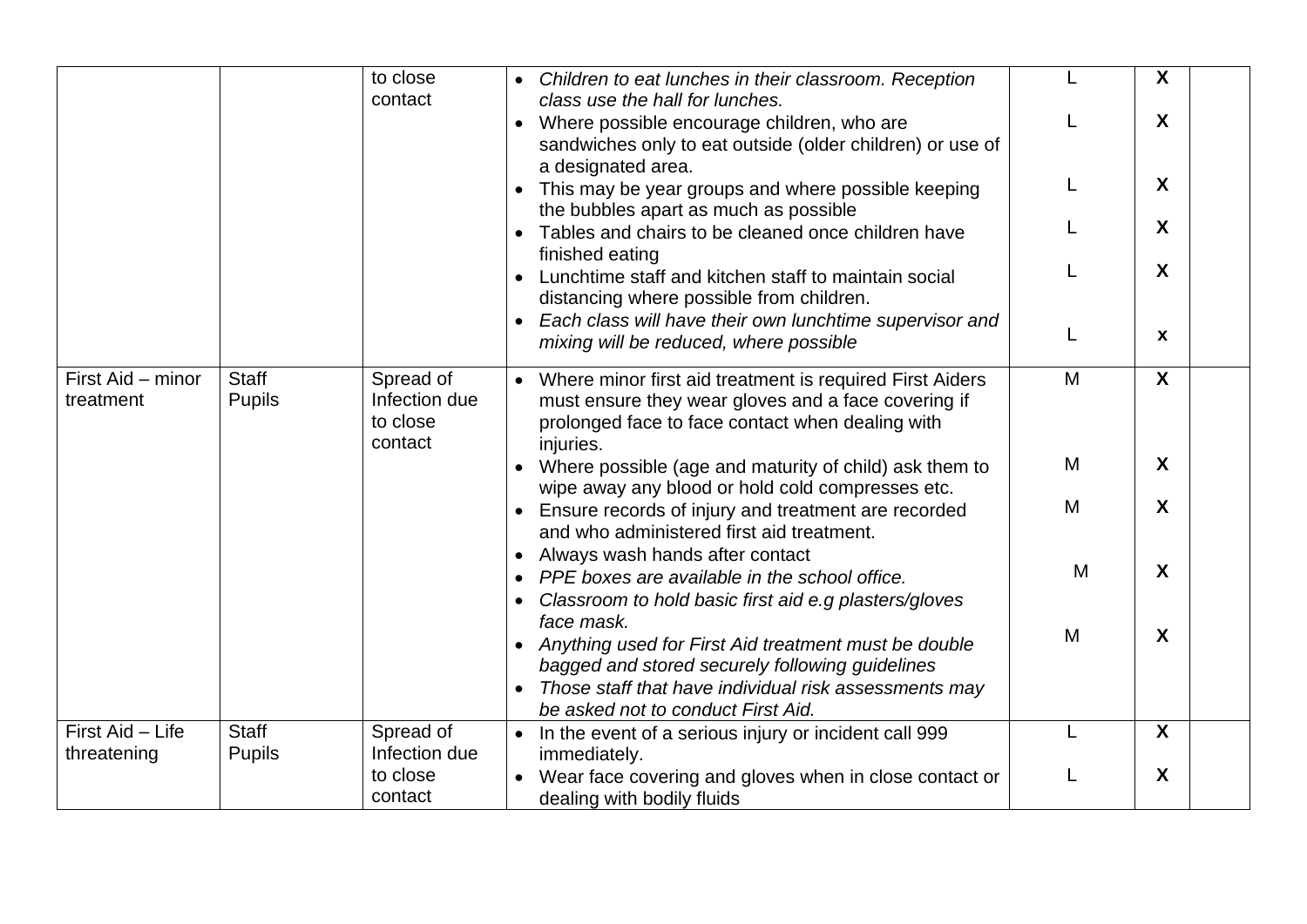|                           |                               |                                 | <b>ADULTS</b><br>In the event of CPR being required it is advised only<br>chest compressions are given if you believe the person<br>may be infected or you choose not to want to give<br>mouth to mouth cover their mouth with a cloth.<br>Use of a defib if available.<br>$\bullet$ | M | X |
|---------------------------|-------------------------------|---------------------------------|--------------------------------------------------------------------------------------------------------------------------------------------------------------------------------------------------------------------------------------------------------------------------------------|---|---|
|                           |                               |                                 | • Always wash hands after contact<br><b>CHILDREN</b>                                                                                                                                                                                                                                 |   | X |
|                           |                               |                                 | In the event of CPR being required it is advised where<br>possible to continue with the 5 rescue breaths and then<br>chest compressions.                                                                                                                                             | M | X |
|                           |                               |                                 |                                                                                                                                                                                                                                                                                      |   | X |
|                           |                               |                                 | Use of a defib if available.                                                                                                                                                                                                                                                         |   | X |
|                           |                               |                                 | Always wash hands after contact                                                                                                                                                                                                                                                      |   |   |
| First Aid &<br>Medication | <b>Staff</b><br><b>Pupils</b> | <b>First Aid</b><br>Procedures  | First Aiders must always wear gloves when<br>$\bullet$<br>administering first aid procedures.                                                                                                                                                                                        | M | X |
|                           | <b>Others</b>                 |                                 | It is advisable a face covering is worn if having to<br>deliver close contact first aid. (always refer to up to date<br>information from Gov.UK)                                                                                                                                     | M | X |
|                           |                               |                                 | Any dressings used to be double bagged.                                                                                                                                                                                                                                              | M | X |
|                           |                               |                                 | Where any medications are administered try and<br>encourage the pupils to self-administer or consider<br>wearing a face covering (always refer to up to date<br>information from Gov.UK)                                                                                             | M | X |
| <b>Intimate Care</b>      | <b>Staff</b>                  | Lack of<br>Infection<br>Control | When staff are carrying out any intimate care they<br>must: (as per their usual requirements)<br>Wear gloves<br>Wear an apron                                                                                                                                                        |   | X |
|                           |                               |                                 | Wear a mask<br>Nappies, wipes etc. must be double bagged and placed<br>into a bin (preferably a closed bin)                                                                                                                                                                          |   | X |
|                           |                               |                                 | Soiled clothes to be double bagged and given to<br>Parents on collection of child.                                                                                                                                                                                                   |   | X |
|                           |                               |                                 |                                                                                                                                                                                                                                                                                      |   | X |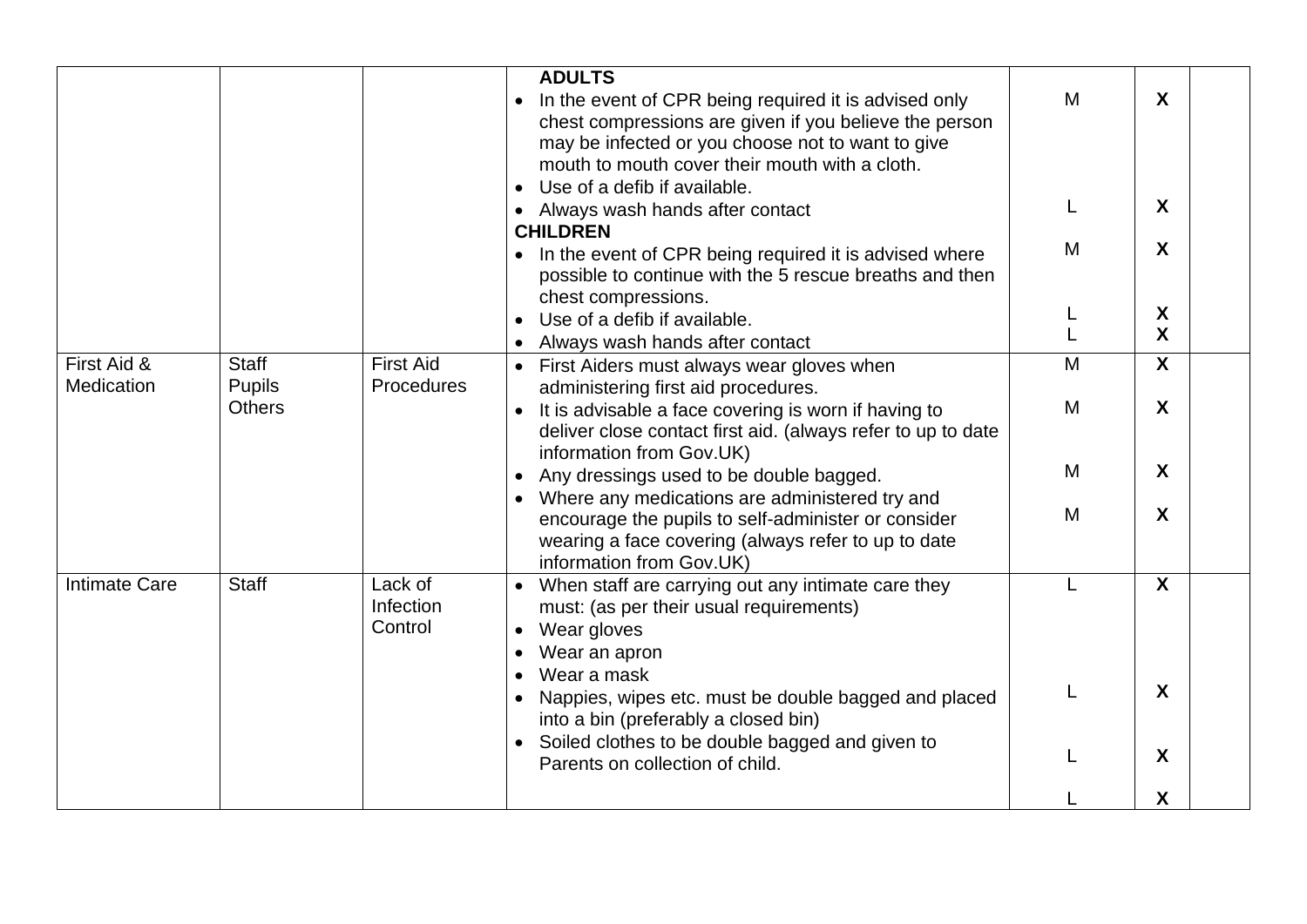|                                        |               |                                                   | Staff must wash their hands once gloves and masks<br>are removed<br>A poster to be displayed of instructions which must be<br>$\bullet$<br>followed.<br>Record all intimate care carried out. Folder available in<br><b>School Business Manager Office</b><br>Two adults will be required to clean/change a pupil<br>$\bullet$<br>Where a pupil refuses to let an adult check if they have<br>wet/soiled themselves, parents will be called to check<br>child to ensure emotional wellbeing<br>Parents/carers may be called if soiling needs a<br>$\bullet$<br>thorough clean- i.e shower. |   | X<br>X<br>X<br>$\boldsymbol{X}$ |  |
|----------------------------------------|---------------|---------------------------------------------------|--------------------------------------------------------------------------------------------------------------------------------------------------------------------------------------------------------------------------------------------------------------------------------------------------------------------------------------------------------------------------------------------------------------------------------------------------------------------------------------------------------------------------------------------------------------------------------------------|---|---------------------------------|--|
| Children who are<br>upset              | <b>Staff</b>  | Spread of<br>Infection due<br>to close<br>contact | • Where a child is upset it is advised still trying to<br>maintain a safe distance whilst offering comfort to child.<br>Encourage child to use a tissue to wipe eyes/nose etc.<br>If contact is required, consider short contact only.<br>$\bullet$<br>Wash hands after contact<br>$\bullet$<br>Should a child be extremely distressed discuss<br>alternative arrangements e.g coming back to school<br>once child is calm                                                                                                                                                                 | L | X<br>X<br>X<br>X<br>X           |  |
| Children with<br>behavioural<br>issues | <b>Staff</b>  | Spread of<br>Infection due<br>to close<br>contact | Where possible allow the child to vent their frustrations<br>• Where possible allow child to be in a room on their own<br>or outside<br>If team teach techniques are required, and there is a<br>risk of spitting it may be advisable advised to wear a<br>face coverings.<br>Risk assessments will be conducted.                                                                                                                                                                                                                                                                          | L | X<br>$\mathbf{X}$<br>X<br>X     |  |
| Pupils who are<br>shielding            | <b>Pupils</b> | Risk of<br>infection                              | • A small number of pupils will still be unable to attend in<br>line with public health advice because they are self-<br>isolating and have had symptoms or a positive test<br>result themselves; or because they are a close contact<br>of someone who has coronavirus (COVID-19)                                                                                                                                                                                                                                                                                                         |   |                                 |  |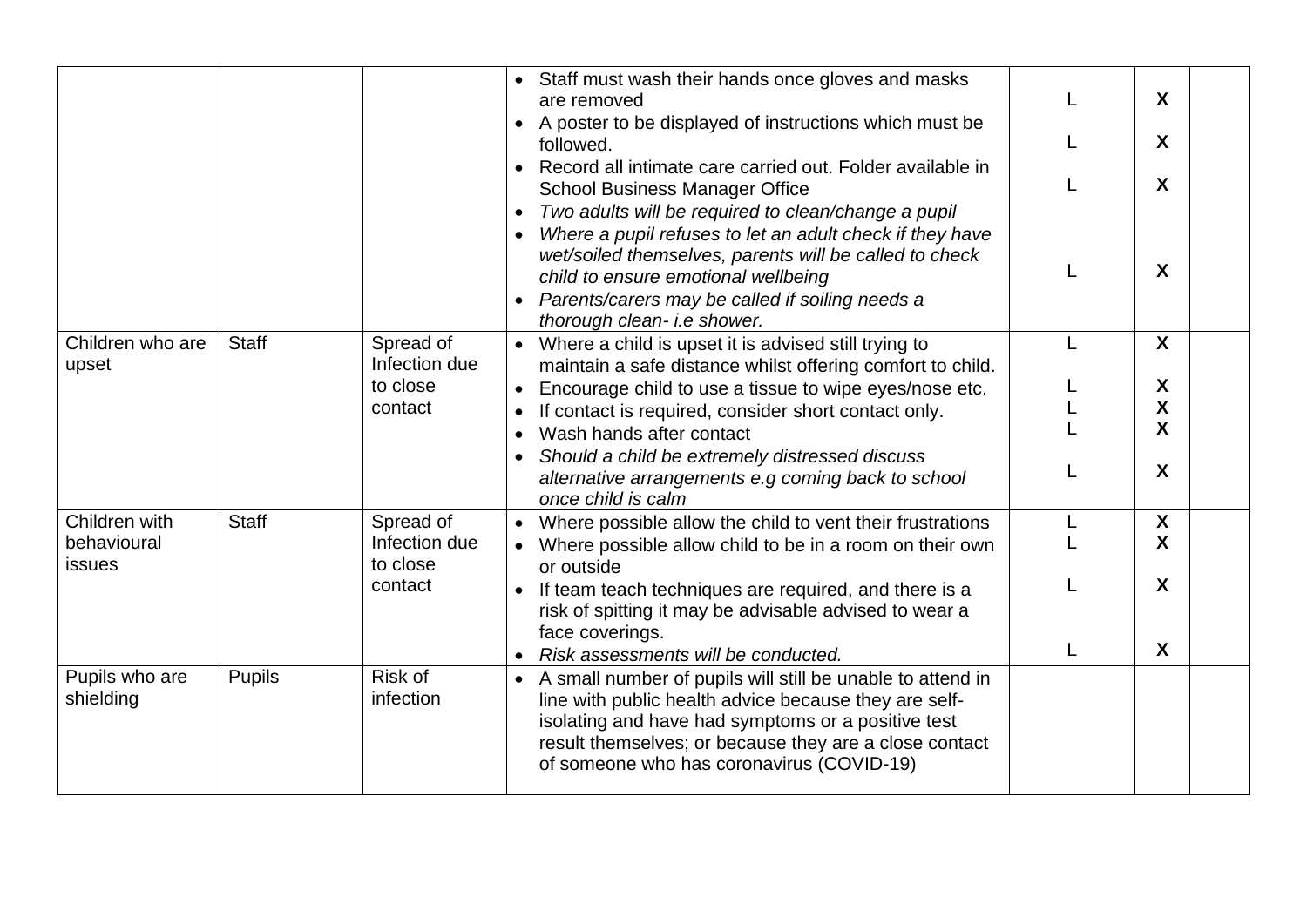|                                                           |              |                   |                        | • Shielding advice for all adults and children will pause on<br>1 August, subject to a continued decline in the rates of<br>community transmission of coronavirus (COVID-19).<br>This means that even the small number of pupils who<br>will remain on the shielded patient list can also return to<br>school, as can those who have family members who<br>are shielding. Read the current advice on shielding.<br>If rates of the disease rise in local areas, children (or<br>family members) from that area, and that area only, will<br>be advised to shield during the period where rates<br>remain high and therefore they may be temporarily | M<br>M | X<br>$\boldsymbol{X}$ |  |
|-----------------------------------------------------------|--------------|-------------------|------------------------|-----------------------------------------------------------------------------------------------------------------------------------------------------------------------------------------------------------------------------------------------------------------------------------------------------------------------------------------------------------------------------------------------------------------------------------------------------------------------------------------------------------------------------------------------------------------------------------------------------------------------------------------------------|--------|-----------------------|--|
|                                                           |              |                   |                        | absent (see below).<br>Some pupils no longer required to shield but who<br>generally remain under the care of a specialist health<br>professional may need to discuss their care with their<br>health professional before returning to school (usually<br>at their next planned clinical appointment). You can find<br>more advice from the Royal College of Paediatrics and<br>Child Health at COVID-19 - 'shielding' guidance for<br>children and young people.<br>Where a pupil is unable to attend school because they                                                                                                                          | M      | X                     |  |
|                                                           |              |                   |                        | are complying with clinical and/or public health advice,<br>we expect schools to be able to immediately offer them<br>access to remote education. Schools should monitor<br>engagement with this activity (as set out in the section<br>below).                                                                                                                                                                                                                                                                                                                                                                                                     | M      | $\boldsymbol{X}$      |  |
|                                                           |              |                   |                        | Where children are not able to attend school as parents<br>are following clinical and/or public health advice,<br>absence will not be penalised.                                                                                                                                                                                                                                                                                                                                                                                                                                                                                                    | M      | $\boldsymbol{X}$      |  |
| Staff who are<br>clinically<br>vulnerable or<br>extremely | <b>Staff</b> | Concerns<br>Worry | $\bullet$<br>$\bullet$ | from 1 August, we expect that most staff will attend<br>school.<br>It remains the case that wider government policy<br>advises those who can work from home to do so. We<br>recognise this will not be applicable to most school                                                                                                                                                                                                                                                                                                                                                                                                                    | M      | X                     |  |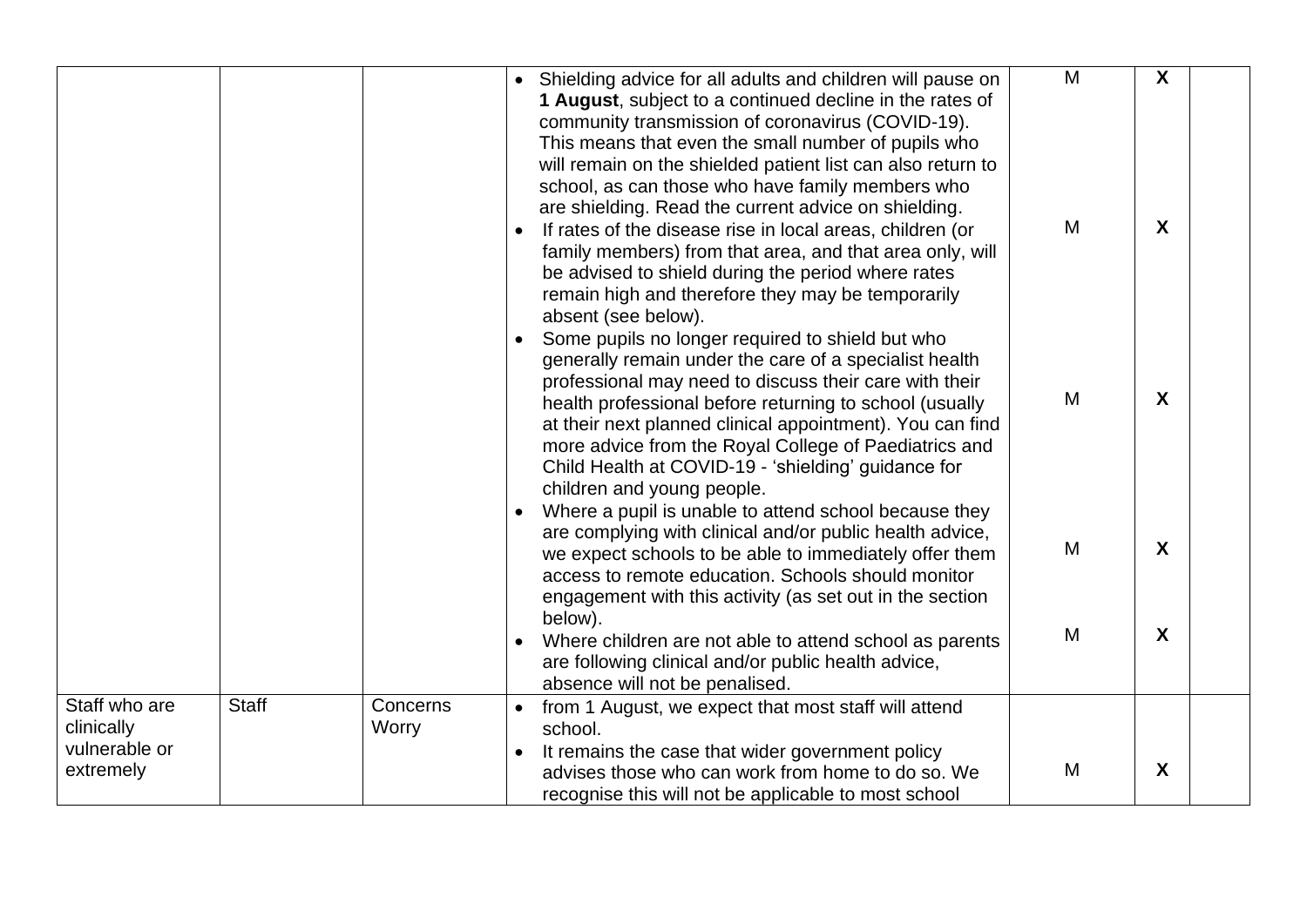| clinically  |  |           | staff, but where a role may be conducive to home          |   |                  |  |
|-------------|--|-----------|-----------------------------------------------------------|---|------------------|--|
| vulnerable. |  |           | working, for example some administrative roles, school    |   |                  |  |
|             |  |           | leaders should consider what is feasible and              |   |                  |  |
|             |  |           | appropriate.                                              |   |                  |  |
|             |  | $\bullet$ | Those staff who are extremely clinically vulnerable are   |   |                  |  |
|             |  |           | to work from home (Tier 4 Restrictions). Regular check-   | M | $\mathbf{X}$     |  |
|             |  |           |                                                           |   |                  |  |
|             |  |           | ins for welfare are conducted and equipment needed to     |   |                  |  |
|             |  |           | be able to work from home safely has been addressed.      |   |                  |  |
|             |  | $\bullet$ | Where schools apply the full measures in this guidance    |   |                  |  |
|             |  |           | the risks to all staff will be mitigated significantly,   |   |                  |  |
|             |  |           | including those who are extremely clinically vulnerable   |   |                  |  |
|             |  |           | and clinically vulnerable. We expect this will allow most |   |                  |  |
|             |  |           | staff to return to the workplace, although we advise      | M | X                |  |
|             |  |           | those in the most at risk categories to take particular   |   |                  |  |
|             |  |           | care while community transmission rates continue to       |   |                  |  |
|             |  |           | fall.                                                     |   |                  |  |
|             |  | $\bullet$ | Advice for those who are clinically-vulnerable, including |   |                  |  |
|             |  |           | pregnant women, is available.                             | M | $\boldsymbol{X}$ |  |
|             |  |           | Individuals who were considered to be clinically          |   |                  |  |
|             |  |           | extremely vulnerable and received a letter advising       |   |                  |  |
|             |  |           | them to shield are now advised that they can return to    |   |                  |  |
|             |  |           | work from 1 August as long as they maintain social        |   |                  |  |
|             |  |           | distancing. Advice for those who are extremely            |   |                  |  |
|             |  |           | clinically vulnerable can be found in the guidance on     | M | $\mathsf{X}$     |  |
|             |  |           | shielding and protecting people who are clinically        |   |                  |  |
|             |  |           | extremely vulnerable from COVID-19.                       |   |                  |  |
|             |  |           | School leaders should be flexible in how those            | M | X                |  |
|             |  |           |                                                           |   |                  |  |
|             |  |           | members of staff are deployed to enable them to work      |   |                  |  |
|             |  |           | remotely where possible or in roles in school where it is |   |                  |  |
|             |  |           | possible to maintain social distancing.                   |   |                  |  |
|             |  |           | People who live with those who are clinically extremely   |   |                  |  |
|             |  |           | vulnerable or clinically vulnerable can attend the        |   |                  |  |
|             |  |           | workplace.                                                |   |                  |  |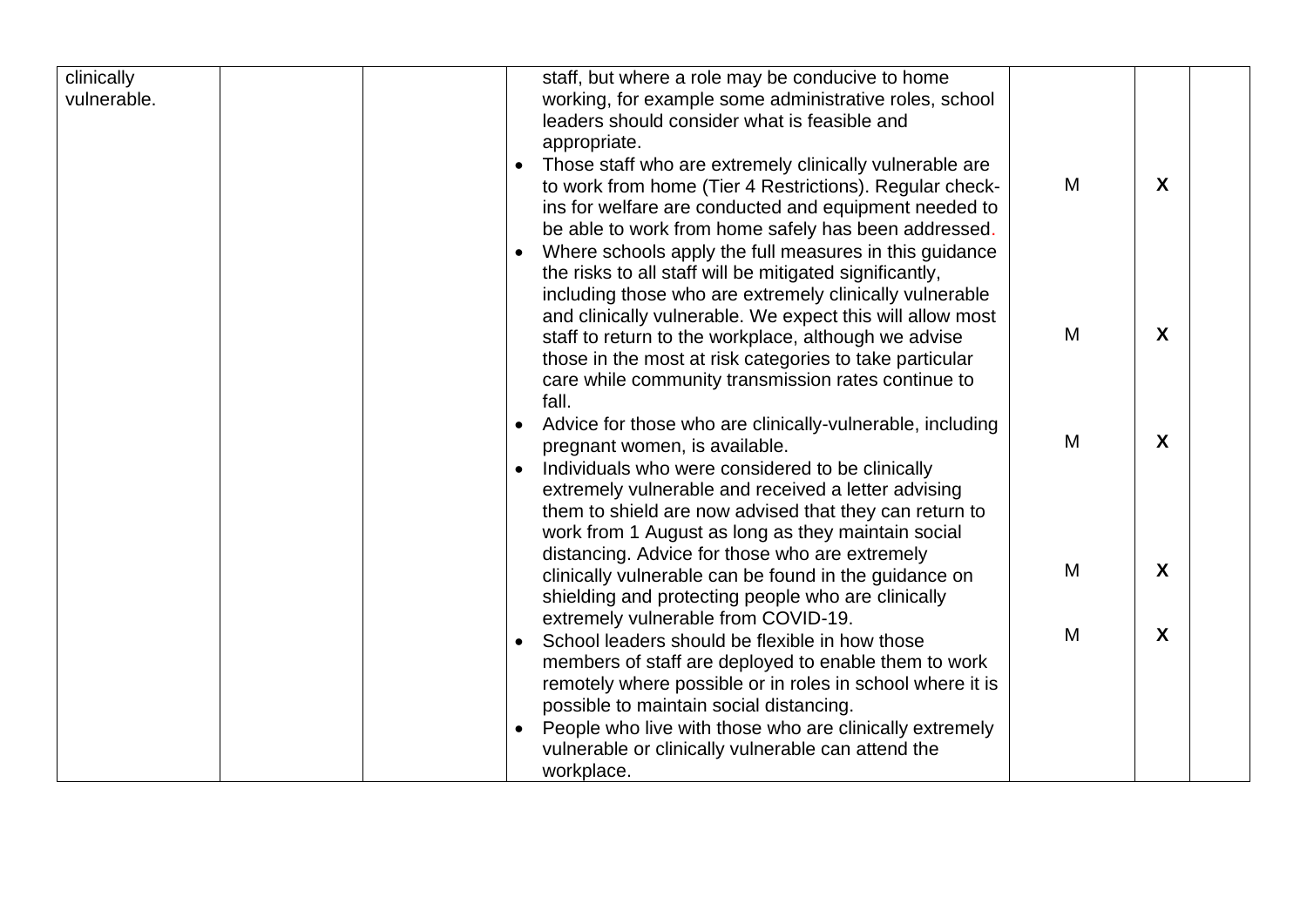| <b>Pregnant Staff</b>                                               | <b>Staff</b>  | Concerns<br>Worry                        | As a general principle, pregnant women are in the<br>'clinically vulnerable' category and are advised to<br>follow the relevant guidance available for clinically-<br>vulnerable people.<br>Expectant mothers risk assessments must be carried                                                                                                                                                                                                                                                                                                                                                                                                                                                                           |   | X<br>X                    |
|---------------------------------------------------------------------|---------------|------------------------------------------|--------------------------------------------------------------------------------------------------------------------------------------------------------------------------------------------------------------------------------------------------------------------------------------------------------------------------------------------------------------------------------------------------------------------------------------------------------------------------------------------------------------------------------------------------------------------------------------------------------------------------------------------------------------------------------------------------------------------------|---|---------------------------|
| Staff who may<br>otherwise be at<br>increased risk<br>from COVID 19 | <b>Staff</b>  | Concerns<br>Worry<br>COVID <sub>19</sub> | out and risk control measures put in place.<br>Some people with particular characteristics may be at<br>$\bullet$<br>comparatively increased risk from coronavirus (COVID-<br>19), as set out in the COVID-19: review of disparities in<br>risks and outcomes report. The reasons are complex<br>and there is ongoing research to understand and<br>translate these findings for individuals in the future. If<br>people with significant risk factors are concerned, we<br>recommend schools discuss their concerns and explain<br>the measures the school is putting in place to reduce<br>risks. School leaders should try as far as practically<br>possible to accommodate additional measures where<br>appropriate. | L | $\boldsymbol{X}$          |
|                                                                     |               |                                          | People who live with those who have comparatively<br>increased risk from coronavirus (COVID-19) can attend<br>the workplace.                                                                                                                                                                                                                                                                                                                                                                                                                                                                                                                                                                                             |   | X                         |
| <b>Families anxious</b><br>returning pupils<br>to school            | <b>Pupils</b> | Concerns<br>Worry                        | • Schools should bear in mind the potential concerns of<br>pupils, parents and households who may be reluctant<br>or anxious about returning and put the right support in<br>place to address this.                                                                                                                                                                                                                                                                                                                                                                                                                                                                                                                      |   |                           |
|                                                                     |               |                                          | • Arrange telephone, Zoom. Or face to face meetings<br>with Parents                                                                                                                                                                                                                                                                                                                                                                                                                                                                                                                                                                                                                                                      |   | $\boldsymbol{X}$          |
|                                                                     |               |                                          | Provide reassurance<br>Make it clear it is compulsory school age children                                                                                                                                                                                                                                                                                                                                                                                                                                                                                                                                                                                                                                                |   | X                         |
|                                                                     |               |                                          | attend school unless a statutory reason applies.                                                                                                                                                                                                                                                                                                                                                                                                                                                                                                                                                                                                                                                                         |   | X                         |
| Use of Outdoor<br><b>Play Equipment</b>                             | <b>Pupils</b> | Risk of<br>Infection                     | Ensure all fixed outdoor play equipment and other<br>$\bullet$<br>equipment has been inspected and tested prior to<br>pupils using.                                                                                                                                                                                                                                                                                                                                                                                                                                                                                                                                                                                      |   | $\boldsymbol{\mathsf{X}}$ |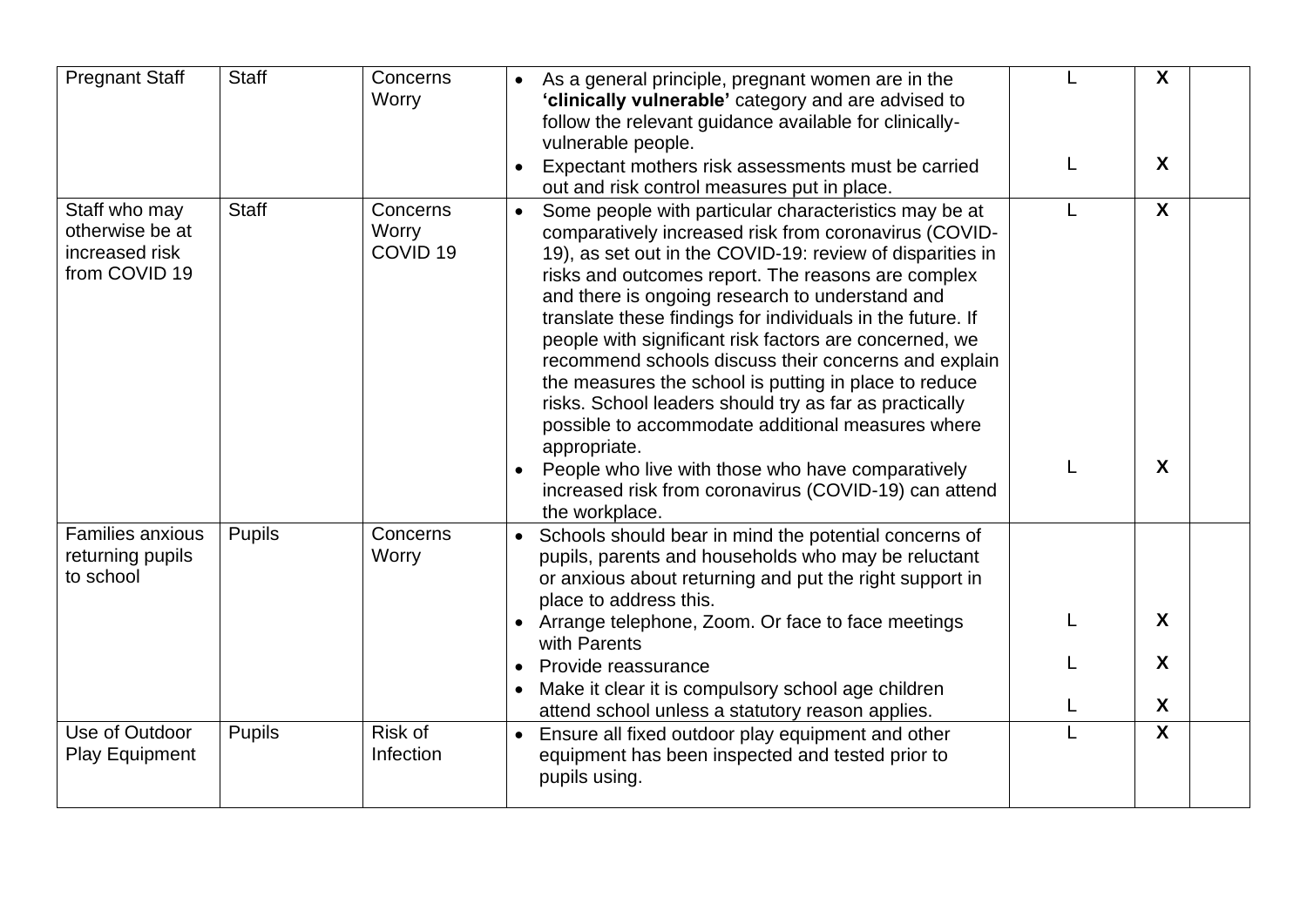| • Social distancing to continue to be maintained where<br>possible if this is not possible ensure separate bubbles<br>use equipment one bubble at a time. |   | X                |
|-----------------------------------------------------------------------------------------------------------------------------------------------------------|---|------------------|
| Limit the number of users on the equipment at any one<br>time.                                                                                            | L | X                |
| Sanitise frequently touch point areas:                                                                                                                    |   |                  |
| playground equipment for children, usually up to age                                                                                                      |   |                  |
| 14, such as slides monkey bars and climbing frames                                                                                                        |   |                  |
| semi enclosed playhouses or huts for small children<br>$\bullet$                                                                                          |   |                  |
| enclosed crawl through 'tunnels' or tube slides                                                                                                           |   |                  |
| exercise bars and machine handles on outdoor gym<br>equipment                                                                                             |   |                  |
| entry and exit points such as gates<br>$\bullet$                                                                                                          |   |                  |
| seating areas such as benches and picnic tables                                                                                                           |   |                  |
| refuse areas/bins                                                                                                                                         |   | X                |
| Equipment to be sanitised between each bubble use                                                                                                         |   |                  |
| where possible.                                                                                                                                           |   | $\boldsymbol{X}$ |
| Pupils to clean / sanitise hands prior to use and after                                                                                                   |   |                  |
| use.                                                                                                                                                      |   | $\boldsymbol{X}$ |
| • Remind pupils not to put hands near mouth or nose.                                                                                                      |   |                  |
| No food or drink to be consumed when using any                                                                                                            |   | X                |
| outdoor equipment.                                                                                                                                        |   |                  |
| <b>Signs informing Parents</b>                                                                                                                            |   | X                |
| • Signs to be displayed informing Parents to keep their                                                                                                   |   |                  |
| children off the equipment and it is for supervised use                                                                                                   |   |                  |
| only for pupils when in school.                                                                                                                           |   |                  |
| <b>Pupils with Additional Needs</b>                                                                                                                       |   |                  |
| May require frequent reminders about rules of                                                                                                             |   |                  |
| behaviour, especially if having to wait for use of<br>equipment.                                                                                          | L | $\boldsymbol{X}$ |
| Children with physical and sensory disabilities may                                                                                                       |   |                  |
| need assistance with moving from one place to the                                                                                                         |   |                  |
| next                                                                                                                                                      |   | X                |
| <b>Keeping Staff Safe</b>                                                                                                                                 |   |                  |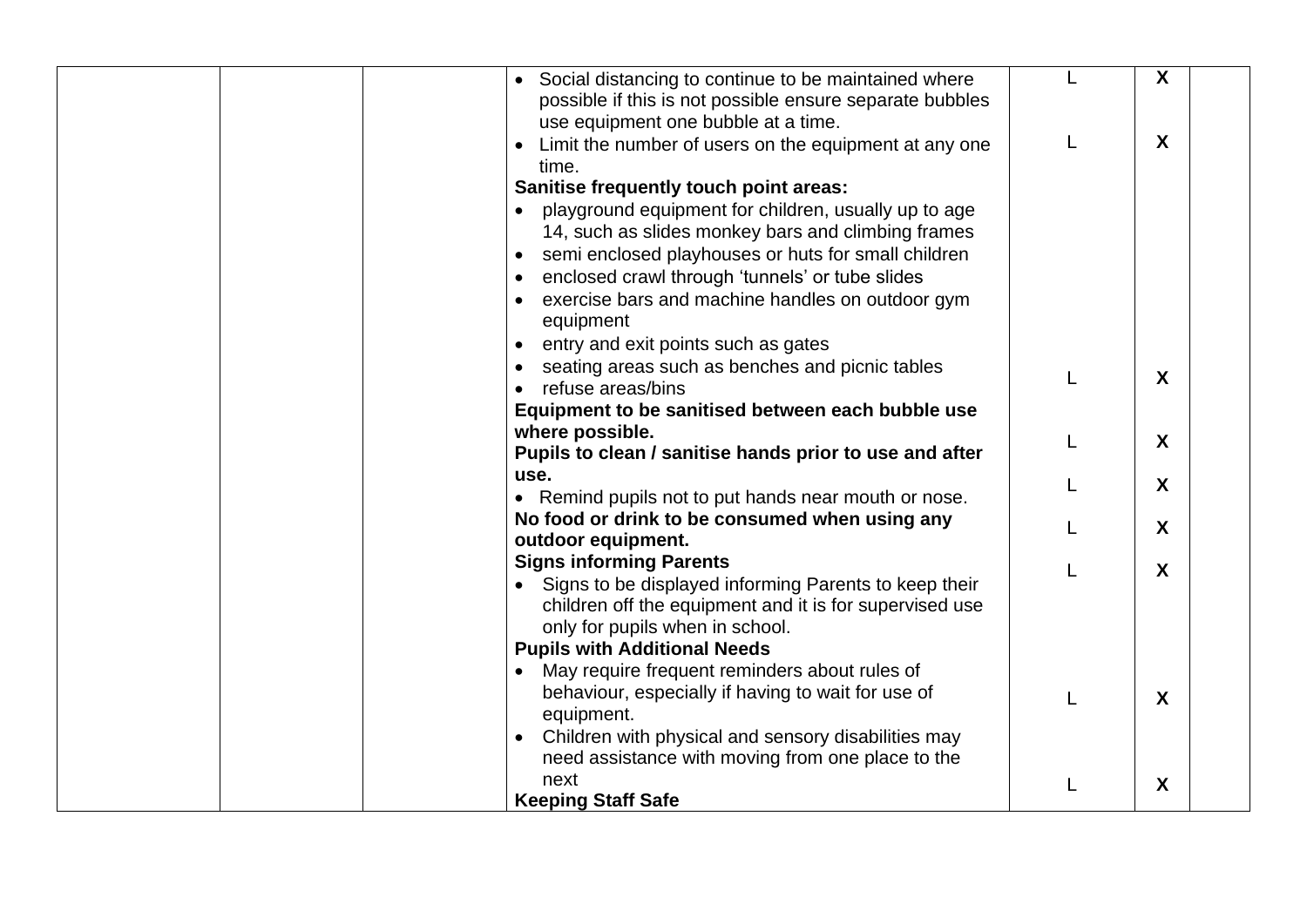|                                                      |                                          |                                        | Ensure staff only supervise their pupil bubbles<br>Staff to have a supply of sanitising equipment and if<br>required PPE<br>-Climbing frames are currently out of use.                                                                                                                                                                         |        | $\boldsymbol{X}$<br>X |  |
|------------------------------------------------------|------------------------------------------|----------------------------------------|------------------------------------------------------------------------------------------------------------------------------------------------------------------------------------------------------------------------------------------------------------------------------------------------------------------------------------------------|--------|-----------------------|--|
|                                                      |                                          |                                        | -Parents informed that climbing equipment is out of use.<br>Staff to support reminders before and end of the school<br>day.<br>-Tape to be refreshed on trim trails on playground.                                                                                                                                                             |        |                       |  |
| Children leaving<br>at the end of the<br>school day. | <b>Staff</b><br>Parents<br><b>Others</b> | Spread of<br>Infection due<br>to close | • One way system in place with a staff member<br>supervising outside to inform Parents to abide by the 2<br>metre social distancing rule.                                                                                                                                                                                                      | M      | $\boldsymbol{X}$      |  |
| Primary                                              |                                          | contact                                | Consider staggered leaving times. See individual rota<br>Children released when parent/carer is next in queue<br>and child will met parent/carer as walking by.                                                                                                                                                                                | M<br>M | X<br>X                |  |
|                                                      |                                          |                                        | Parents will be reminded not stay on the playground<br>and to keep moving along the one way system.<br>All staff, apart from those exempt, must wear face<br>covering to meet and greet parents/carers and children.                                                                                                                           | M      | $\boldsymbol{X}$      |  |
| Children leaving<br>at the end of the                | <b>Staff</b><br>Parents                  | Spread of<br>Infection due             | Pupils to be informed of the requirement to maintain<br>$\bullet$<br>social distancing when leaving school.                                                                                                                                                                                                                                    | L      | $\boldsymbol{X}$      |  |
| school day.<br><b>Walking home</b>                   | <b>Others</b>                            | to close<br>contact                    | Staff on duty outside to ensure pupils leave in a safe<br>manner.                                                                                                                                                                                                                                                                              |        | $\boldsymbol{X}$      |  |
| alone or not<br>being collected<br>by Parent         |                                          |                                        | Staggered times where possible.<br>Where a parent/carer is late- remain on the playground<br>until 3.25pm (in line with last staggered group). If still                                                                                                                                                                                        |        | $\boldsymbol{X}$      |  |
|                                                      |                                          |                                        | not collected return to office area and office<br>staff/nominated adult to call parents. Where this is not<br>possible children are to wait by the office, but must<br>ensure social distancing with support from an adult.<br>Driveway to main entrance will be out of use for parents<br>and staff between 3pm and 3.30pm. Barrier at bottom |        | X                     |  |
|                                                      |                                          |                                        | of driveway                                                                                                                                                                                                                                                                                                                                    |        | X                     |  |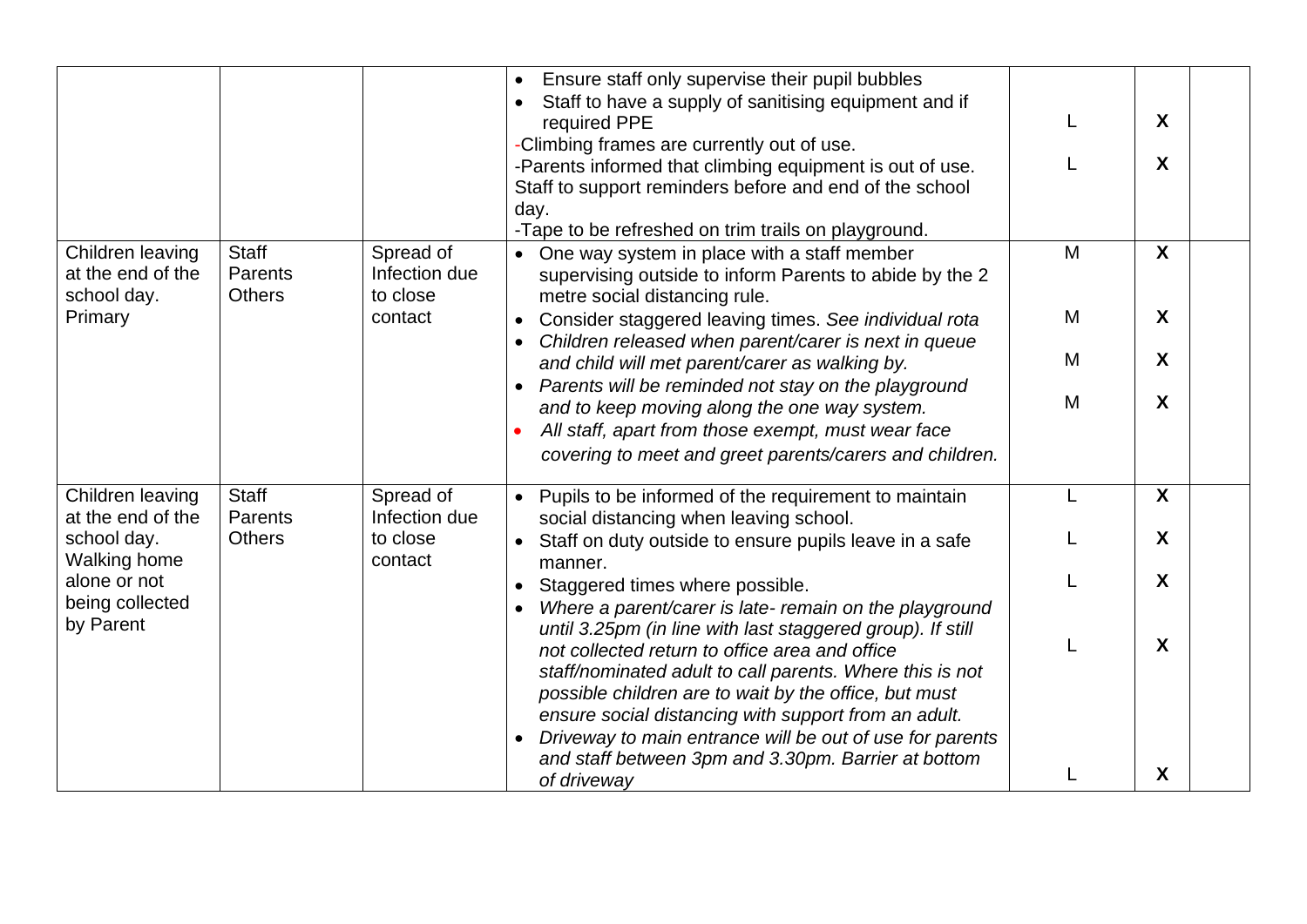|                                                        |                                                |                                                   | All parents/ carers, apart from those exempt, must wear<br>a face covering when entering the school site, including<br>the playground.                                                                                                                                                                                                            |   |                       |  |
|--------------------------------------------------------|------------------------------------------------|---------------------------------------------------|---------------------------------------------------------------------------------------------------------------------------------------------------------------------------------------------------------------------------------------------------------------------------------------------------------------------------------------------------|---|-----------------------|--|
| Parent wishing to<br>talk to staff                     | <b>Staff</b>                                   | Spread of<br>Infection due<br>to close<br>contact | • Parents will be informed that the majority of<br>conversations with staff will be either over the phone or<br>if this is not possible a meeting will be arranged, and<br>social distancing rules observed.<br>Parents will be discouraged in congregating around the<br>$\bullet$<br>school site.                                               | L | $\mathsf{X}$<br>X     |  |
| Awareness of<br>policies /<br>procedures /<br>Guidance | <b>Staff</b><br><b>Pupils</b><br><b>Others</b> | Inadequate<br>information                         | • All staff, returning back to work must ensure they are<br>aware of the current guidelines in regard to safe<br>distancing and washing hands on a regular basis.<br>Staff meeting during INSET Day: Health and Safety.<br>$\bullet$<br>All staff are able to access the following information on-<br>line for up to date information on COCID-19 |   | $\boldsymbol{X}$<br>X |  |
|                                                        |                                                |                                                   | <b>Public Health England</b><br>Gov.co.uk<br><b>NHS</b><br><b>DfE</b><br>Department for Health and Social Care<br>The relevant staff receive any necessary training that<br>$\bullet$<br>helps minimise the spread of infection, e.g. infection<br>control training. (washing of hands, cleaning up bodily                                        |   | X<br>X                |  |
|                                                        |                                                |                                                   | fluids)<br>Staff are made aware of the school's infection control<br>procedures in relation to coronavirus via email or staff<br>meetings and contact the school as soon as possible if<br>they believe they may have been exposed to<br>coronavirus.                                                                                             |   | X                     |  |
|                                                        |                                                |                                                   | Parents are made aware of the school's infection<br>control procedures in relation to coronavirus via letter,<br>posters or social media – they are informed that they                                                                                                                                                                            |   | X                     |  |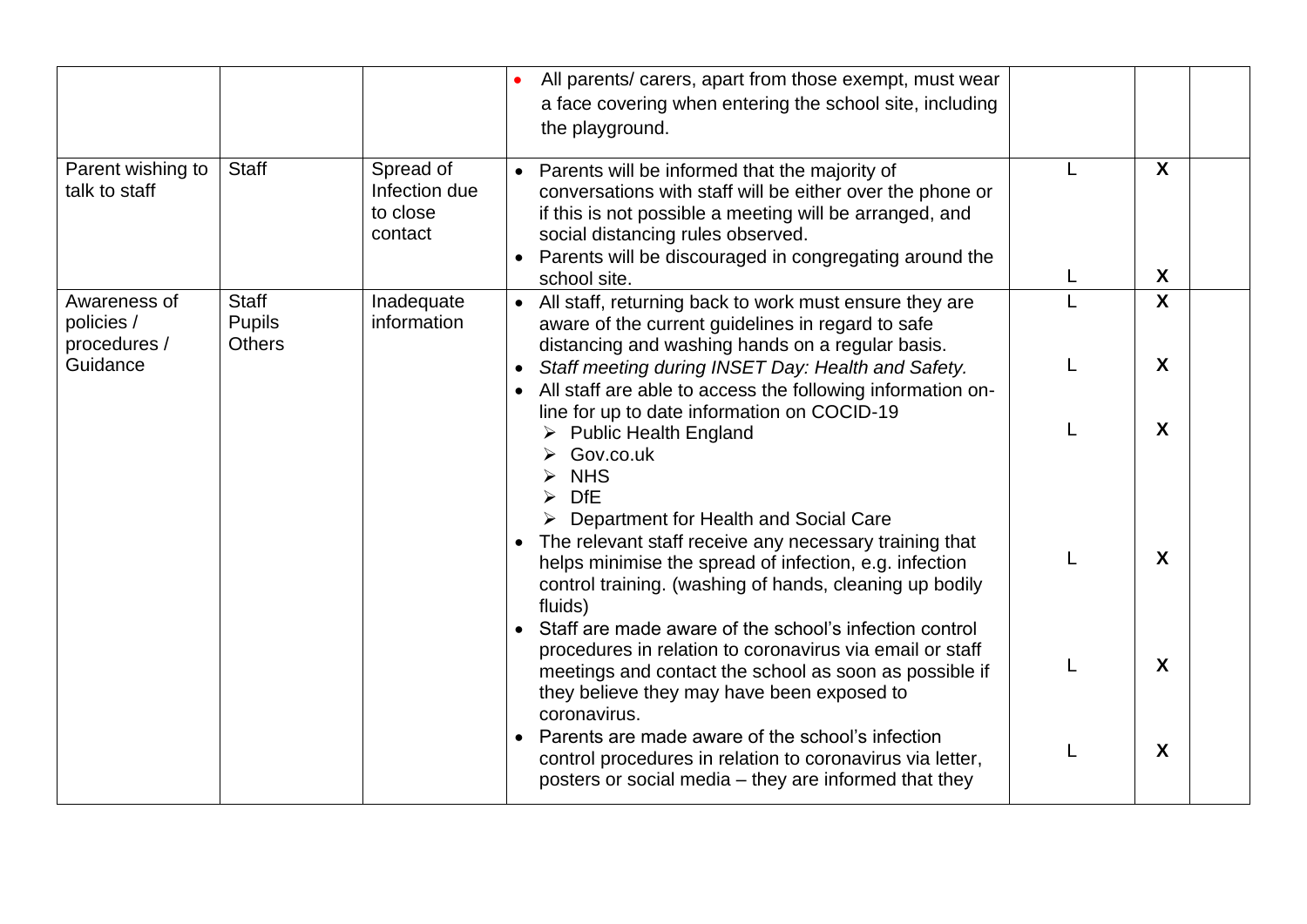|                          |                                                |                   |                        | must contact the school as soon as possible if they<br>believe their child has been exposed to coronavirus.<br>Pupils are made aware of the school's infection control<br>procedures in relation to coronavirus via school staff<br>and are informed that they must tell a member of staff if<br>they feel unwell. Class teachers to discuss in class and<br>shared through virtual assemblies.<br>Recap on government advice on Hands, Face, Space<br>at the start of the term. |        | $\mathsf{X}$      |  |
|--------------------------|------------------------------------------------|-------------------|------------------------|----------------------------------------------------------------------------------------------------------------------------------------------------------------------------------------------------------------------------------------------------------------------------------------------------------------------------------------------------------------------------------------------------------------------------------------------------------------------------------|--------|-------------------|--|
| Poor hygiene<br>practice | <b>Staff</b><br><b>Pupils</b><br><b>Others</b> | <b>III Health</b> | $\bullet$<br>$\bullet$ | Posters are displayed throughout the school reminding<br>pupils, staff and visitors to wash their hands, e.g. before<br>entering and leaving the school.<br>Pupils, staff and visitors are encouraged to wash their<br>hands with soap or alcohol-based sanitiser (that<br>contains no less than 60% alcohol) and follow infection<br>control procedures in accordance with the DfE and<br>PHE's guidance.                                                                       | L<br>M | $\mathsf{X}$<br>X |  |
|                          |                                                |                   |                        | Sufficient amounts of soap (or hand sanitiser where<br>applicable), clean water and paper towels/hand dryers<br>are supplied in all toilets and kitchen areas.                                                                                                                                                                                                                                                                                                                   | M      | X                 |  |
|                          |                                                |                   | $\bullet$              | Pupils may be supervised by staff when washing their<br>hands to ensure it is carried out correctly, where<br>necessary.                                                                                                                                                                                                                                                                                                                                                         | M      | $\boldsymbol{X}$  |  |
|                          |                                                |                   | $\bullet$              | Pupils are forbidden from sharing cutlery, cups or food.                                                                                                                                                                                                                                                                                                                                                                                                                         | M      | X                 |  |
|                          |                                                |                   |                        | All cutlery and cups are thoroughly cleaned before and<br>after use.                                                                                                                                                                                                                                                                                                                                                                                                             | M      | $\mathsf{X}$      |  |
|                          |                                                |                   |                        | Cleaners to carry out daily, comprehensive cleaning<br>that follows national guidance and is compliant with the<br>COSHH Policy and the Health and Safety Policy.                                                                                                                                                                                                                                                                                                                | M      | X                 |  |
|                          |                                                |                   |                        | A senior member of staff arranges enhanced cleaning<br>to be undertaken where required - advice about<br>enhanced cleaning protocols is sought from the Health<br><b>Protection Team /Public Health England</b>                                                                                                                                                                                                                                                                  | M      | X                 |  |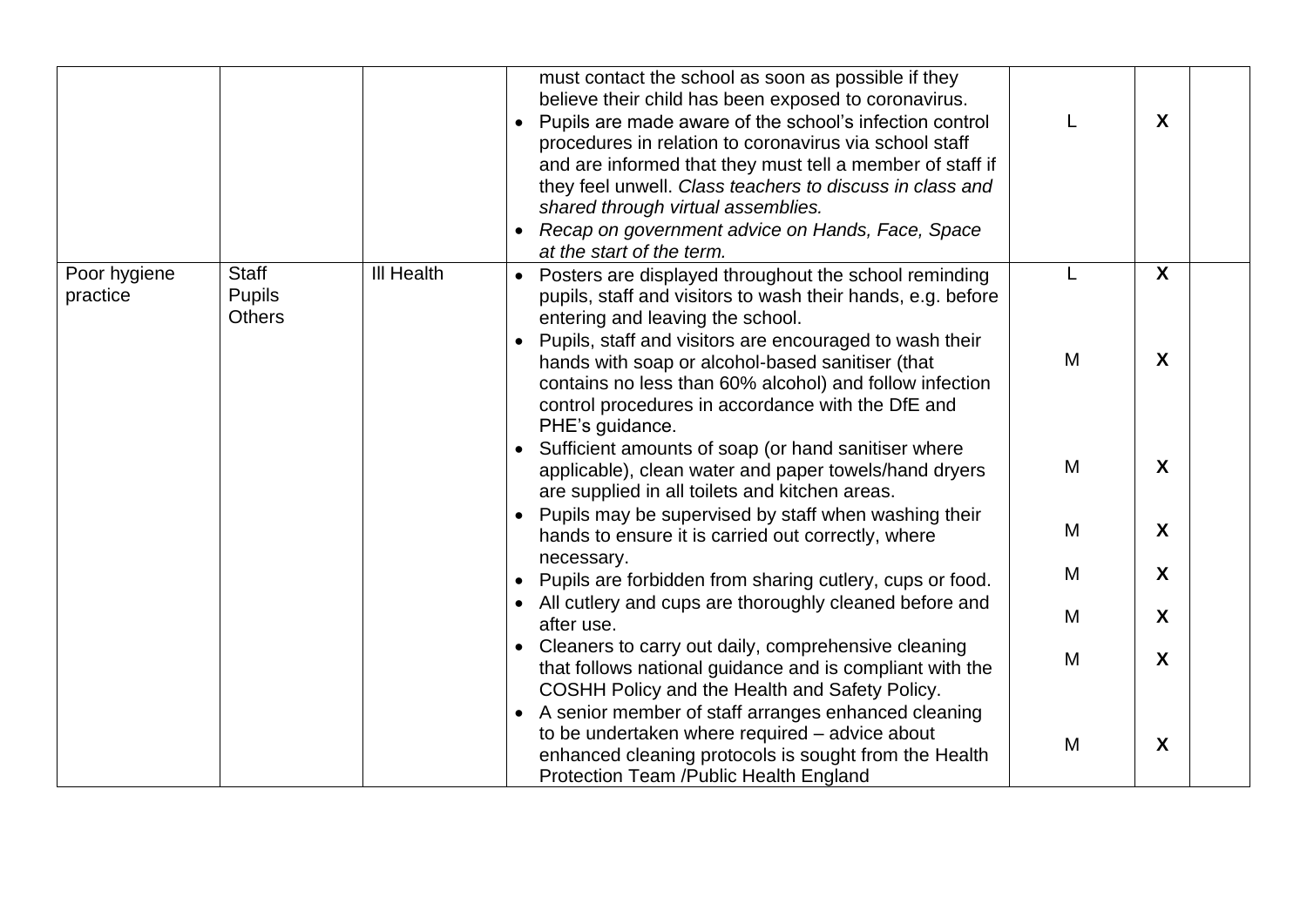| <b>Track and Trace</b>           | <b>Staff</b><br><b>Pupils</b><br><b>Others</b> | Coronavirus<br>Symptoms | M<br>• If a pupil or member of staff or others are showing<br>symptoms they must go home immediately to self-<br>isolate.                                                                                                                                                                                                                                                                                                                                                                                                                                                                                                                                                                                                                                                     | X |  |
|----------------------------------|------------------------------------------------|-------------------------|-------------------------------------------------------------------------------------------------------------------------------------------------------------------------------------------------------------------------------------------------------------------------------------------------------------------------------------------------------------------------------------------------------------------------------------------------------------------------------------------------------------------------------------------------------------------------------------------------------------------------------------------------------------------------------------------------------------------------------------------------------------------------------|---|--|
|                                  |                                                |                         | M<br>The school to inform staff and Parents they must be<br>willing to take a test if they are displaying symptoms.                                                                                                                                                                                                                                                                                                                                                                                                                                                                                                                                                                                                                                                           | X |  |
|                                  |                                                |                         | All children can be tested (including children under 5)<br>M<br>They should provide details of close contacts if they test<br>$\bullet$                                                                                                                                                                                                                                                                                                                                                                                                                                                                                                                                                                                                                                       | X |  |
|                                  |                                                |                         | positive or if asked by NHS track and Trace<br>M<br>• Self-isolate if they have been in close contact with<br>someone who has tested positive for coronavirus.                                                                                                                                                                                                                                                                                                                                                                                                                                                                                                                                                                                                                | X |  |
| <b>Testing Negative</b>          | <b>Staff</b><br><b>Pupils</b><br><b>Others</b> | COVID <sub>19</sub>     | If someone tests negative, if they feel well and no<br>L<br>$\bullet$<br>longer have symptoms similar to coronavirus (COVID-<br>19), they can stop self-isolating. They could still have<br>another virus, such as a cold or $flu - in$ which case it is<br>still best to avoid contact with other people until they<br>are better. Other members of their household can stop<br>self-isolating.                                                                                                                                                                                                                                                                                                                                                                              | X |  |
| Testing positive                 | <b>Staff</b><br><b>Pupils</b><br><b>Others</b> | COVID <sub>19</sub>     | M<br>If someone tests positive, they should follow the 'stay at<br>home: guidance for households with possible or<br>confirmed coronavirus (COVID-19) infection' and must<br>continue to self-isolate for at least 10 days from the<br>onset of their symptoms and then return to school only<br>if they do not have symptoms other than cough or loss<br>of sense of smell/taste. This is because a cough or<br>anosmia can last for several weeks once the infection<br>has gone. The 10-day period starts from the day when<br>they first became ill. If they still have a high<br>temperature, they should keep self-isolating until their<br>temperature returns to normal.<br>Other members of their household should continue self-<br>isolating for the full 14 days. | X |  |
| Manage positive<br>cases amongst | School<br><b>Head Teacher</b>                  | COVID <sub>19</sub>     | M<br>Schools must take swift action when they become<br>$\bullet$<br>aware that someone who has attended has tested                                                                                                                                                                                                                                                                                                                                                                                                                                                                                                                                                                                                                                                           | X |  |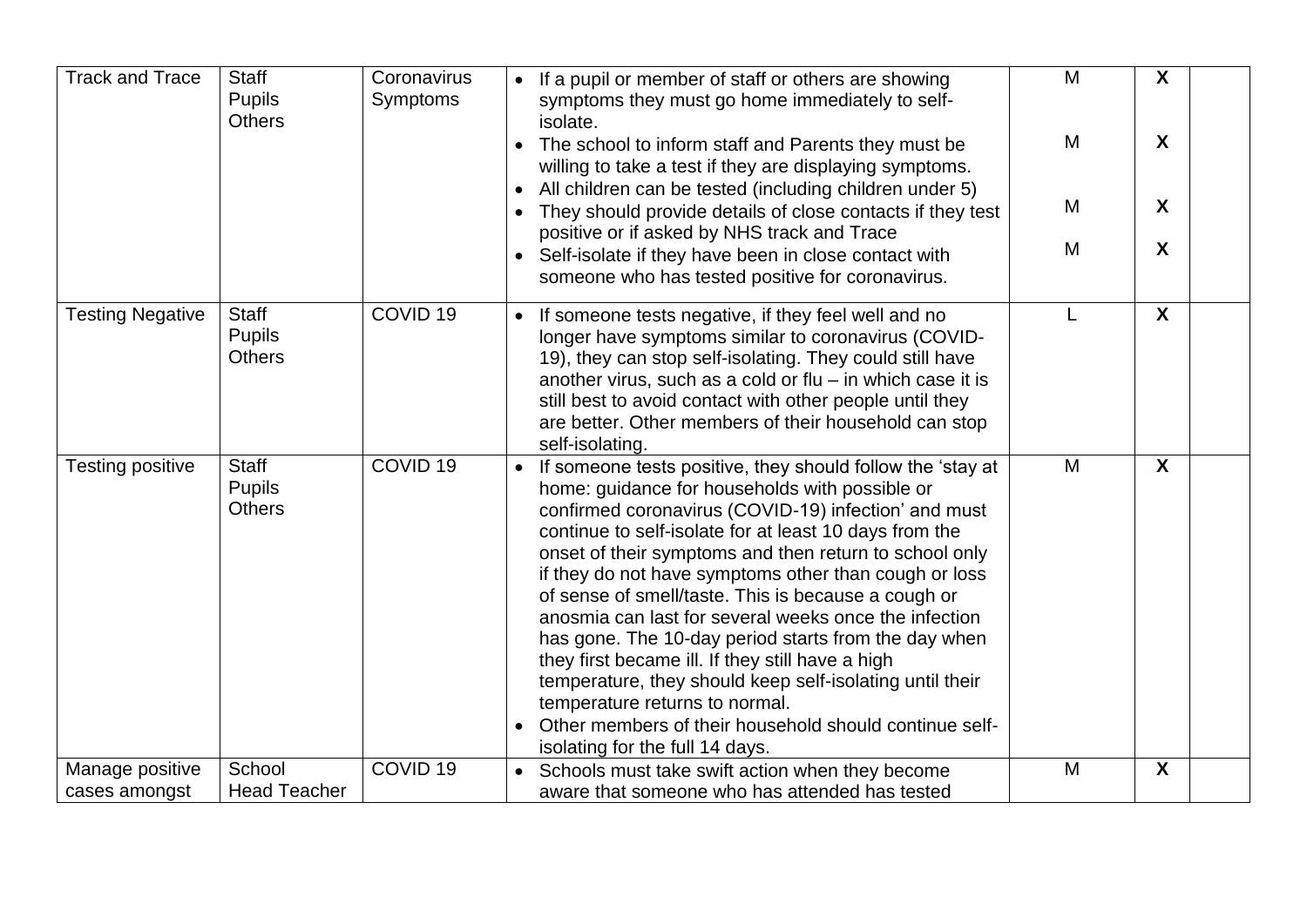| the school | positive for coronavirus (COVID-19). Schools should       |   |   |  |
|------------|-----------------------------------------------------------|---|---|--|
| community  | contact the local health protection team. This team will  |   |   |  |
|            | also contact schools directly if they become aware that   |   |   |  |
|            | someone who has tested positive for coronavirus           |   |   |  |
|            | (COVID-19) attended the school – as identified by NHS     |   |   |  |
|            | Test and Trace.                                           |   |   |  |
|            | The health protection team will carry out a rapid risk    |   |   |  |
|            | assessment to confirm who has been in close contact       | M | X |  |
|            | with the person during the period that they were          |   |   |  |
|            | infectious, and ensure they are asked to self-isolate.    |   |   |  |
|            | The health protection team will work with schools in this |   |   |  |
|            | situation to guide them through the actions they need     |   |   |  |
|            | to take. Based on the advice from the health protection   | M | X |  |
|            | team, schools must send home those people who have        |   |   |  |
|            | been in close contact with the person who has tested      |   |   |  |
|            | positive, advising them to self-isolate for 14 days since |   |   |  |
|            | they were last in close contact with that person when     |   |   |  |
|            | they were infectious. Close contact means:                |   |   |  |
|            | direct close contacts - face to face contact with an      |   |   |  |
|            | infected individual for any length of time, within 1      |   |   |  |
|            | metre, including being coughed on, a face to face         |   |   |  |
|            | conversation, or unprotected physical contact (skin-      |   |   |  |
|            | to-skin)                                                  |   |   |  |
|            | proximity contacts - extended close contact (within       |   |   |  |
|            | 1 to 2 metres for more than 15 minutes) with an           |   |   |  |
|            | infected individual                                       |   |   |  |
|            | travelling in a small vehicle, like a car, with an        |   |   |  |
|            | infected person                                           |   |   |  |
|            | The health protection team will provide definitive advice |   |   |  |
|            | on who must be sent home. To support them in doing        |   |   |  |
|            | so, we recommend schools keep a record of pupils and      |   |   |  |
|            | staff in each group, and any close contact that takes     |   |   |  |
|            | places between children and staff in different groups     |   |   |  |
|            | (see section 5 of system of control for more on           | M | X |  |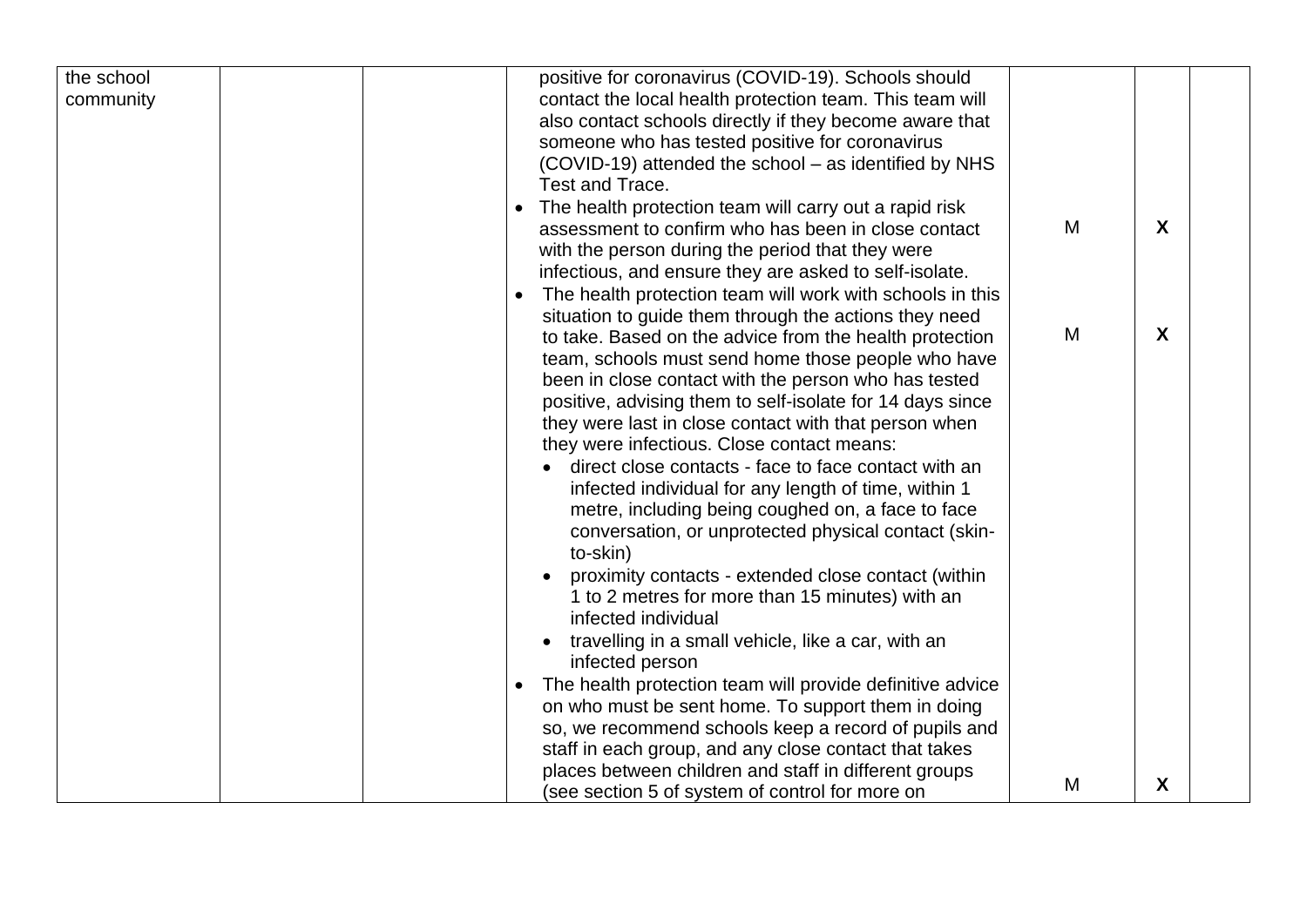|  |           | grouping pupils). This should be a proportionate<br>recording process. Schools do not need to ask pupils to<br>record everyone they have spent time with each day or<br>ask staff to keep definitive records in a way that is<br>overly burdensome.<br>Household members of those contacts who are sent<br>home do not need to self-isolate themselves unless the<br>child, young person or staff member who is self-<br>isolating subsequently develops symptoms. If someone<br>in a class or group that has been asked to self-isolate<br>develops symptoms themselves within their 14-day<br>isolation period they should follow 'stay at home:<br>guidance for households with possible or confirmed<br>coronavirus (COVID-19) infection'. They should get a<br>test, and: | M | $\boldsymbol{X}$ |  |
|--|-----------|--------------------------------------------------------------------------------------------------------------------------------------------------------------------------------------------------------------------------------------------------------------------------------------------------------------------------------------------------------------------------------------------------------------------------------------------------------------------------------------------------------------------------------------------------------------------------------------------------------------------------------------------------------------------------------------------------------------------------------------------------------------------------------|---|------------------|--|
|  |           | If the test delivers a negative result, they must remain<br>in isolation for the remainder of the 14-day isolation<br>period. This is because they could still develop the<br>coronavirus (COVID-19) within the remaining days.<br>If the test result is positive, they should inform their<br>setting immediately, and must isolate for at least 7 days                                                                                                                                                                                                                                                                                                                                                                                                                       | M | $\boldsymbol{X}$ |  |
|  |           | from the onset of their symptoms (which could mean<br>the self-isolation ends before or after the original 14-<br>day isolation period). Their household should self-<br>isolate for at least 14 days from when the symptomatic<br>person first had symptoms, following 'stay at home:<br>guidance for households with possible or confirmed                                                                                                                                                                                                                                                                                                                                                                                                                                   | M | X                |  |
|  | $\bullet$ | coronavirus (COVID-19) infection'<br>Schools should not request evidence of negative test<br>results or other medical evidence before admitting<br>children or welcoming them back after a period of self-<br>isolation.<br>Further guidance is available on testing and tracing for<br>coronavirus (COVID-19).                                                                                                                                                                                                                                                                                                                                                                                                                                                                | M | X                |  |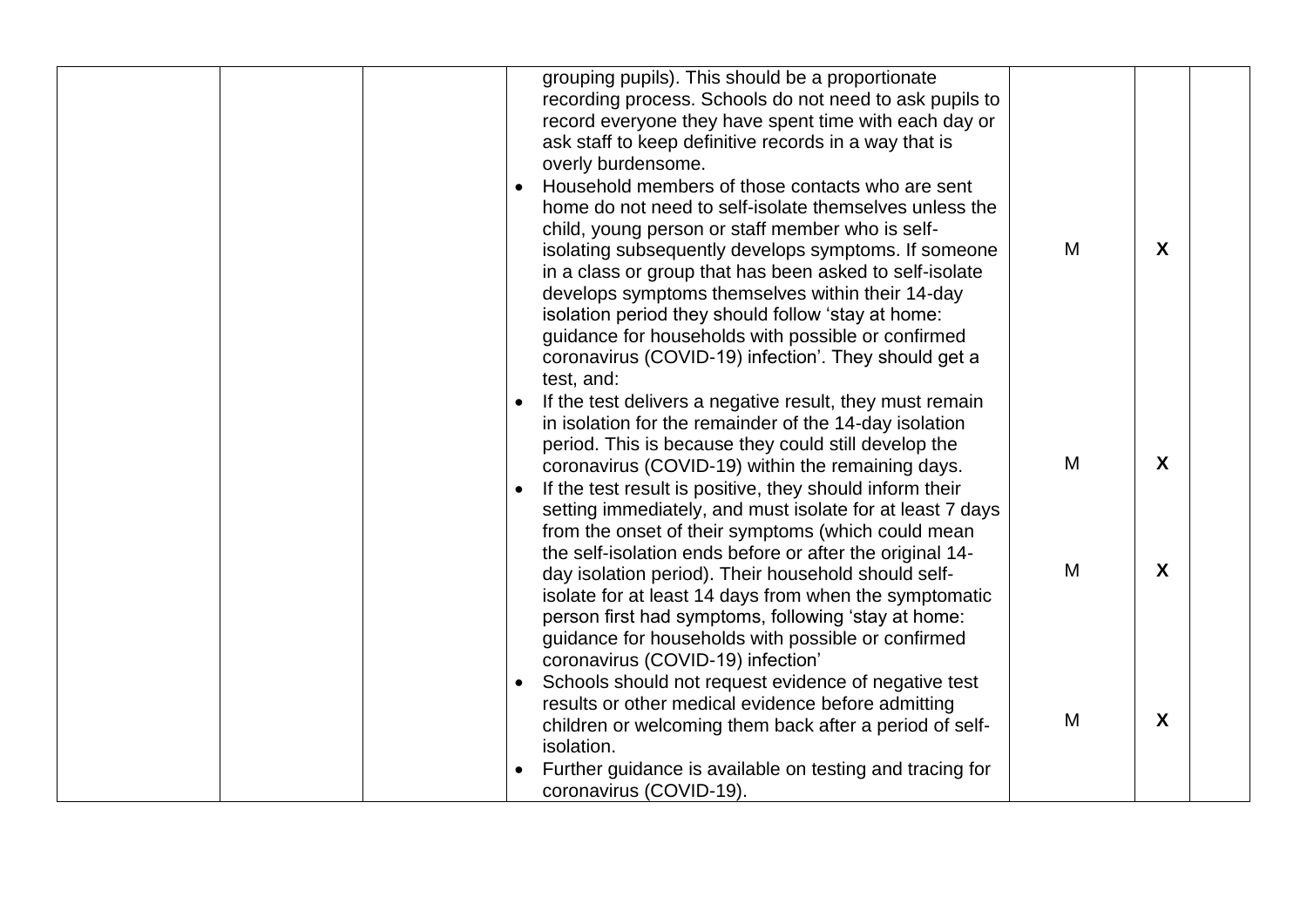| Contain an<br>outbreak | School<br><b>Head Teacher</b>                  | Not following<br>advice        | If schools have two or more confirmed cases within 14<br>days, or an overall rise in sickness absence where<br>coronavirus (COVID-19) is suspected, they may have<br>an outbreak, and must continue to work with their local<br>health protection team who will be able to advise if<br>additional action is required.<br>In some cases, health protection teams may<br>recommend that a larger number of other pupils self-<br>isolate at home as a precautionary measure - perhaps<br>the whole site or year group. If schools are<br>implementing controls from this list, addressing the<br>risks they have identified and therefore reducing<br>transmission risks, whole school closure based on<br>cases within the school will not generally be necessary,<br>and should not be considered except on the advice of<br>health protection teams. | M<br>M | X<br>X |  |
|------------------------|------------------------------------------------|--------------------------------|--------------------------------------------------------------------------------------------------------------------------------------------------------------------------------------------------------------------------------------------------------------------------------------------------------------------------------------------------------------------------------------------------------------------------------------------------------------------------------------------------------------------------------------------------------------------------------------------------------------------------------------------------------------------------------------------------------------------------------------------------------------------------------------------------------------------------------------------------------|--------|--------|--|
| III health             | <b>Staff</b><br><b>Pupils</b><br><b>Others</b> | Coronavirus<br><b>Symptoms</b> | Staff are informed of the symptoms of possible<br>coronavirus infection, e.g. a cough, difficulty in<br>breathing and high temperature, and are kept up to<br>date with national guidance about the signs, symptoms<br>and transmission of coronavirus.<br>Any pupil or member of staff who displays signs of<br>being unwell, such as having a cough, fever or difficulty<br>in breathing, and believes they have been exposed to<br>coronavirus, is immediately taken out of the class and<br>placed in an area where they will not come into contact                                                                                                                                                                                                                                                                                                | M<br>M | X<br>X |  |
|                        |                                                |                                | with others and are supervised at all times.<br>The relevant member of staff calls for emergency<br>assistance immediately if pupils' symptoms worsen.                                                                                                                                                                                                                                                                                                                                                                                                                                                                                                                                                                                                                                                                                                 | M      | X      |  |
|                        |                                                |                                | The parents of unwell pupils are informed as soon as<br>possible of the situation by a relevant member of staff.                                                                                                                                                                                                                                                                                                                                                                                                                                                                                                                                                                                                                                                                                                                                       | M      | X      |  |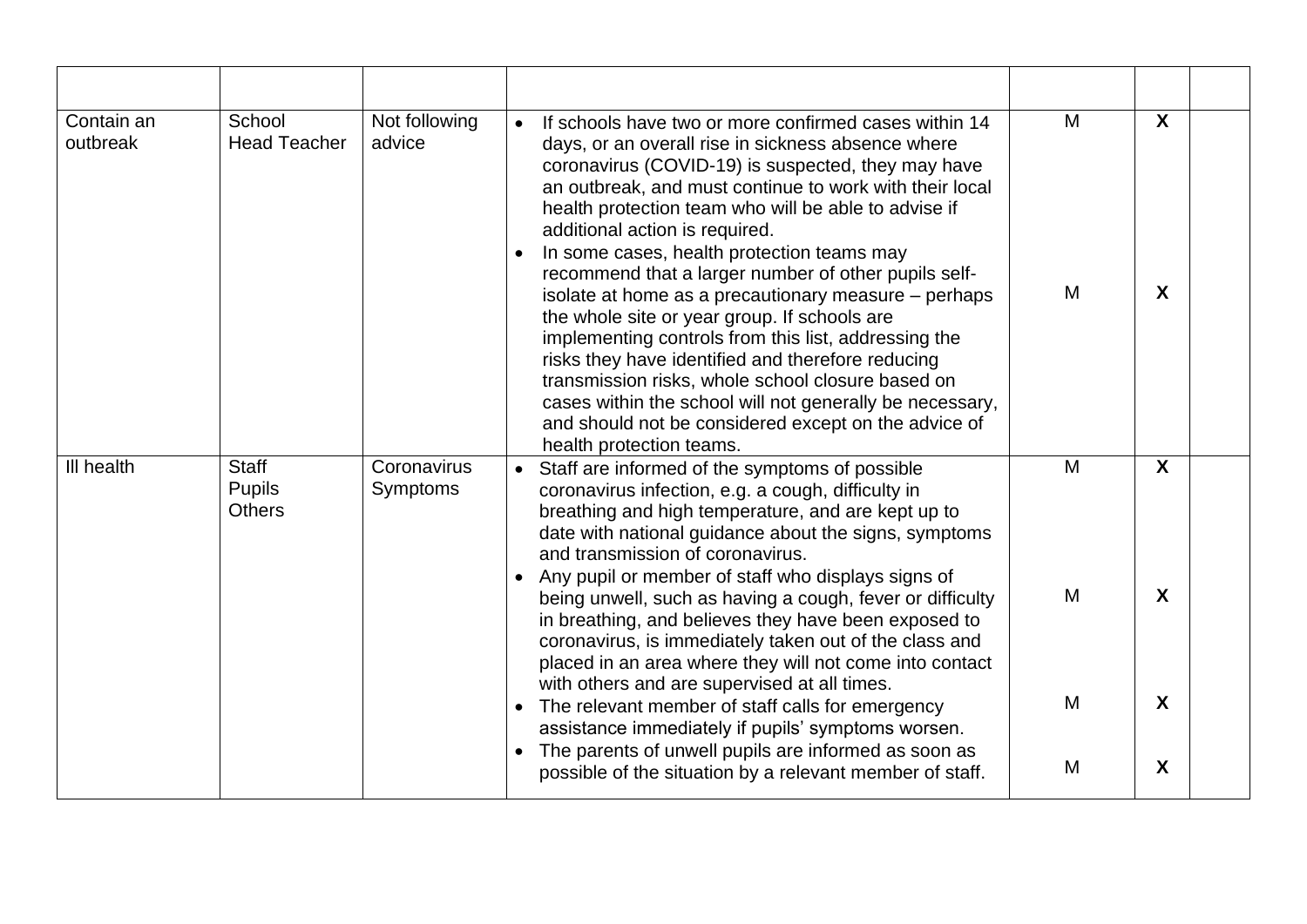|           |               |           |           | • Where contact with a pupil's parents cannot be made,                                                                |   |                           |  |
|-----------|---------------|-----------|-----------|-----------------------------------------------------------------------------------------------------------------------|---|---------------------------|--|
|           |               |           |           | appropriate procedures are followed in accordance with                                                                | M | $\boldsymbol{X}$          |  |
|           |               |           |           | those outlined in governmental guidance.                                                                              |   |                           |  |
|           |               |           |           | Unwell pupils who are waiting to go home are kept in an                                                               | M | $\boldsymbol{X}$          |  |
|           |               |           |           | area where they can be at least two metres away from<br>others.                                                       |   |                           |  |
|           |               |           | $\bullet$ | Areas used by unwell staff and pupils who need to go                                                                  |   |                           |  |
|           |               |           |           | home are appropriately cleaned once vacated, using a                                                                  |   |                           |  |
|           |               |           |           | disinfectant and care to be taken when cleaning all hard                                                              | M | $\boldsymbol{X}$          |  |
|           |               |           |           | surfaces.                                                                                                             |   |                           |  |
|           |               |           |           | If unwell pupils and staff are waiting to go home, they<br>are instructed to use different toilets to the rest of the |   |                           |  |
|           |               |           |           | school to minimise the spread of infection.                                                                           |   |                           |  |
|           |               |           |           | Any pupils who display signs of infection are taken                                                                   | M | $\boldsymbol{X}$          |  |
|           |               |           |           | home immediately, or as soon as practicable, by their                                                                 | M | $\boldsymbol{X}$          |  |
|           |               |           |           | parents – the parents are advised to contact NHS 111                                                                  |   |                           |  |
|           |               |           |           | immediately or call 999 if the pupil becomes seriously ill<br>or their life is at risk.                               |   |                           |  |
|           |               |           |           | Any members of staff who display signs of infection are                                                               |   |                           |  |
|           |               |           |           | sent home immediately and are advised to contact NHS                                                                  | M | $\boldsymbol{X}$          |  |
|           |               |           |           | 111 immediately or call 999 if they become seriously ill                                                              |   |                           |  |
|           |               |           |           | or their life is at risk.<br>Any medication given to ease the unwell individual's                                     |   |                           |  |
|           |               |           |           | symptoms, e.g. Paracetamol, is administered in                                                                        |   |                           |  |
|           |               |           |           | accordance with the Administering Medications Policy.                                                                 | M | $\boldsymbol{X}$          |  |
|           |               |           |           |                                                                                                                       |   |                           |  |
| Spread of | <b>Staff</b>  | Lack of   |           | Spillages of bodily fluids, e.g. respiratory and nasal                                                                | M | $\boldsymbol{\mathsf{X}}$ |  |
| infection | <b>Pupils</b> | infection |           | discharges, are cleaned up immediately in line with                                                                   |   |                           |  |
|           | <b>Others</b> | control   |           | guidance, using PPE at all times.                                                                                     | M | $\boldsymbol{X}$          |  |
|           |               |           |           | Parents are informed not to bring their children to<br>school or on the school premises if they show signs of         |   |                           |  |
|           |               |           |           | being unwell and believe they have been exposed to                                                                    |   |                           |  |
|           |               |           |           |                                                                                                                       |   |                           |  |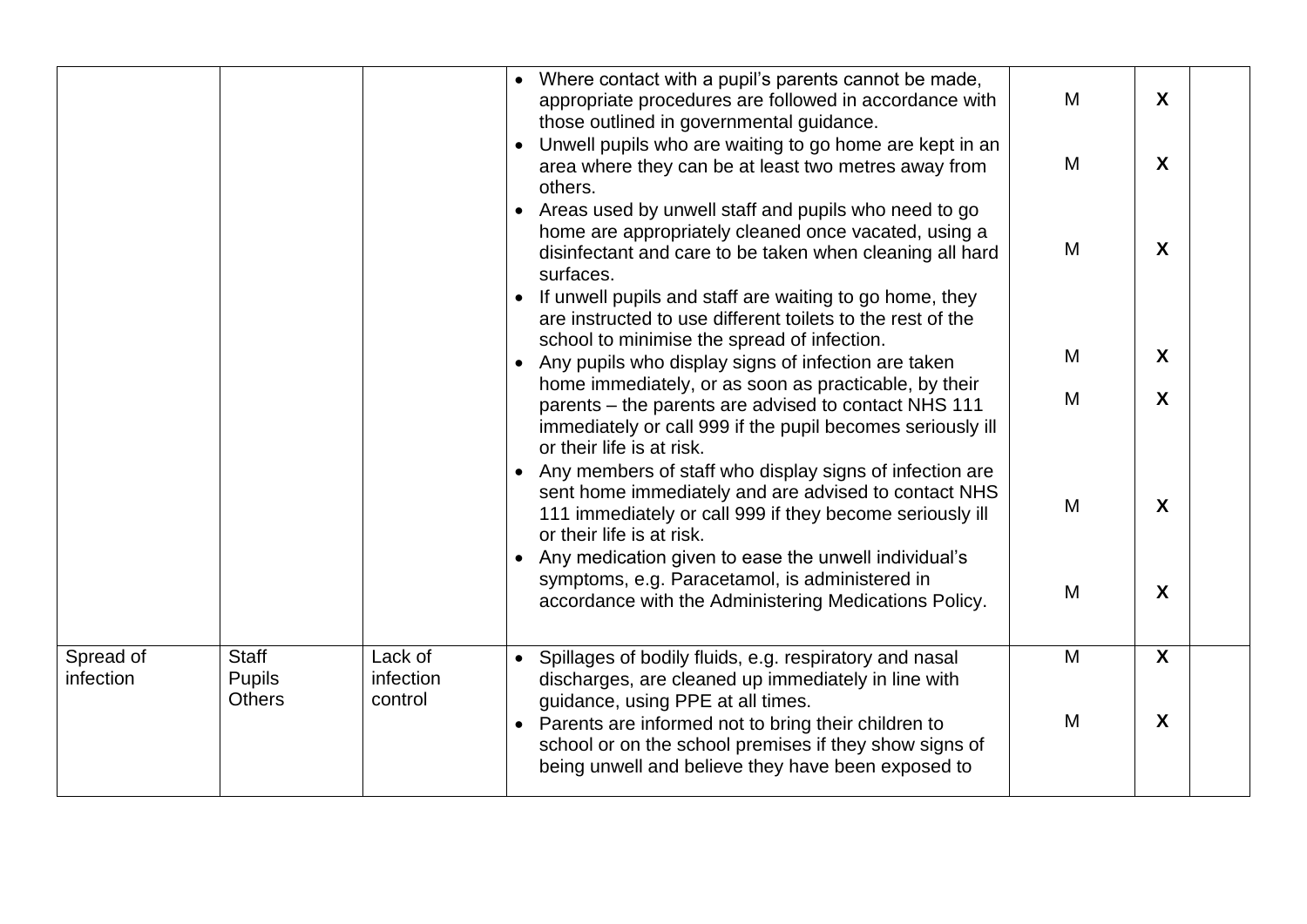|                                         |                                |                      | coronavirus (including pupils who have been asked to<br>self-isolate)                                                                                                                                                 | M | X                         |
|-----------------------------------------|--------------------------------|----------------------|-----------------------------------------------------------------------------------------------------------------------------------------------------------------------------------------------------------------------|---|---------------------------|
|                                         |                                |                      | Staff and pupils do not return to school before the<br>$\bullet$<br>minimum recommended exclusion period (or the 'self-<br>isolation' period) has passed, in line with national<br>guidance.                          | M | X                         |
|                                         |                                |                      | Pupils who are unwell are not taken on school trips or<br>permitted to enter public areas used for teaching, e.g.<br>swimming pools.<br>Parents notify the school if their child has an impaired                      | M | $\boldsymbol{\mathsf{X}}$ |
|                                         |                                |                      | immune system or a medical condition that means they<br>are vulnerable to infections.<br>The school in liaison with individuals' medical                                                                              | M | $\boldsymbol{X}$          |
|                                         |                                |                      | professionals where necessary, reviews the needs of<br>pupils who are vulnerable to infections.<br>• Any additional provisions for pupils who are vulnerable<br>to infections are put in place by the headteacher, in | M | X                         |
| Poor                                    | <b>Staff</b>                   | Lack of              | liaison with the pupil's parents where necessary.<br>Everyone is instructed to monitor themselves and                                                                                                                 | M | $\boldsymbol{X}$          |
| management of<br>infectious<br>diseases | <b>Pupils</b><br><b>Others</b> | infection<br>control | others and look out for similar symptoms if a pupil or<br>staff member has been sent home with suspected<br>coronavirus.<br>Staff are vigilant and report concerns about their own, a                                 |   |                           |
|                                         |                                |                      | colleague's or a pupil's symptoms to the Headteacher<br>or SLT as soon as possible. .                                                                                                                                 | M | $\boldsymbol{X}$          |
|                                         |                                |                      | The school is consistent in its approach to the<br>management of suspected and confirmed cases of<br>coronavirus.                                                                                                     | M | X                         |
|                                         |                                |                      | The school is informed by pupils' parents when pupils<br>return to school after having coronavirus – the school<br>informs the relevant staff.                                                                        | M | X                         |
|                                         |                                |                      | Staff inform the headteacher when they plan to return to<br>work after having coronavirus.                                                                                                                            | M | X                         |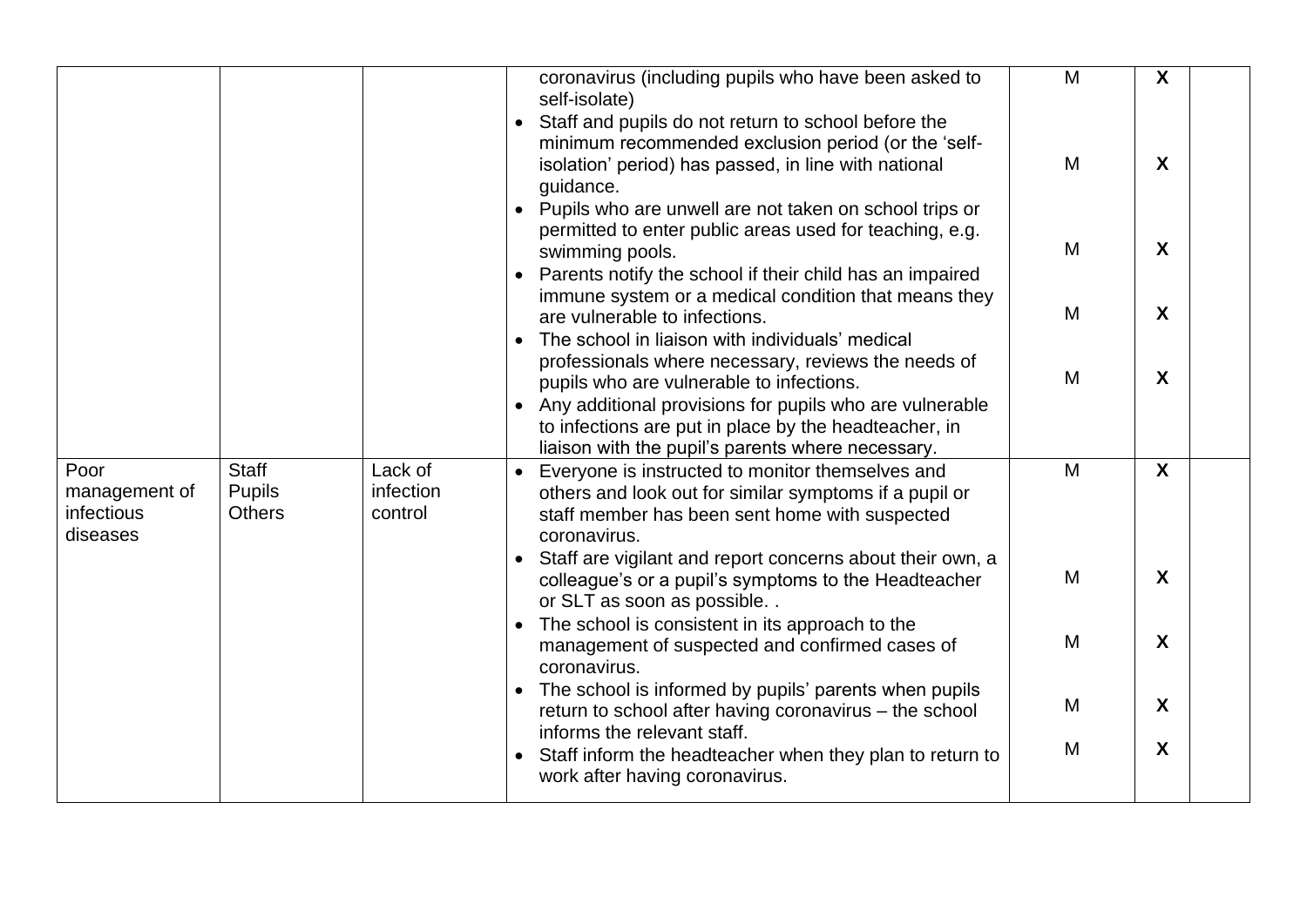|                               |                                          |                      | • A nominated person (site manager/Headteacher/School<br>M<br>Business Manager) monitors the cleaning standards of<br>school cleaning contractors and discusses any<br>additional measures required with regards to managing<br>the spread of coronavirus. | X                       |
|-------------------------------|------------------------------------------|----------------------|------------------------------------------------------------------------------------------------------------------------------------------------------------------------------------------------------------------------------------------------------------|-------------------------|
| Lack of<br>communication      | <b>Pupils</b><br><b>Staff</b><br>Parents | Infection<br>Control | M<br>The school staff reports immediately to the headteacher<br>about any cases of suspected coronavirus, even if they<br>are unsure.                                                                                                                      | $\boldsymbol{X}$        |
|                               | <b>Others</b>                            |                      | M<br>The headteacher contacts the local HPT or follows the<br>advice given from and discusses if any further action<br>needs to be taken.                                                                                                                  | X                       |
|                               |                                          |                      | M<br>Schools put into place any actions or precautions<br>advised by their local HPT.                                                                                                                                                                      | X                       |
|                               |                                          |                      | Schools keep staff, pupils and parents adequately<br>M<br>updated about any changes to infection control<br>procedures as necessary.                                                                                                                       | X                       |
| Cleaning while<br>school open | <b>Staff</b>                             | Infection<br>Control | M<br>• All hard surfaces to be cleaned on a regular basis, this<br>will include<br>All door handles<br>➤<br>All tables and chairs used by staff and pupils<br>$\triangleright$ Toilet flushes and regular cleaning of toilets.                             | X                       |
|                               |                                          |                      | M<br>All classrooms to have spray disinfectant and where<br>possible disposable cloths. If disposable cloths are not<br>available use once and then put in wash.                                                                                           | $\boldsymbol{X}$        |
|                               |                                          |                      | M<br>Regular cleaning of surfaces will reduce the risk of<br>spreading the virus.                                                                                                                                                                          | X                       |
|                               |                                          |                      | • All used cloths thrown away to be double bagged and<br>M<br>then placed in a secure area i.e. lockable bin.<br>• Additional cleaner onsite during the day                                                                                                | $\boldsymbol{X}$        |
| <b>Estates</b>                | <b>Staff</b><br><b>Pupils</b>            | Health &<br>Safety   | L<br>Site Staff to ensure school is safe and ready for<br>$\bullet$<br>opening in Spring term                                                                                                                                                              | $\overline{\mathbf{X}}$ |
|                               |                                          | Infection<br>Control | • All statutory testing and in-house testing carried out.                                                                                                                                                                                                  | X<br>X                  |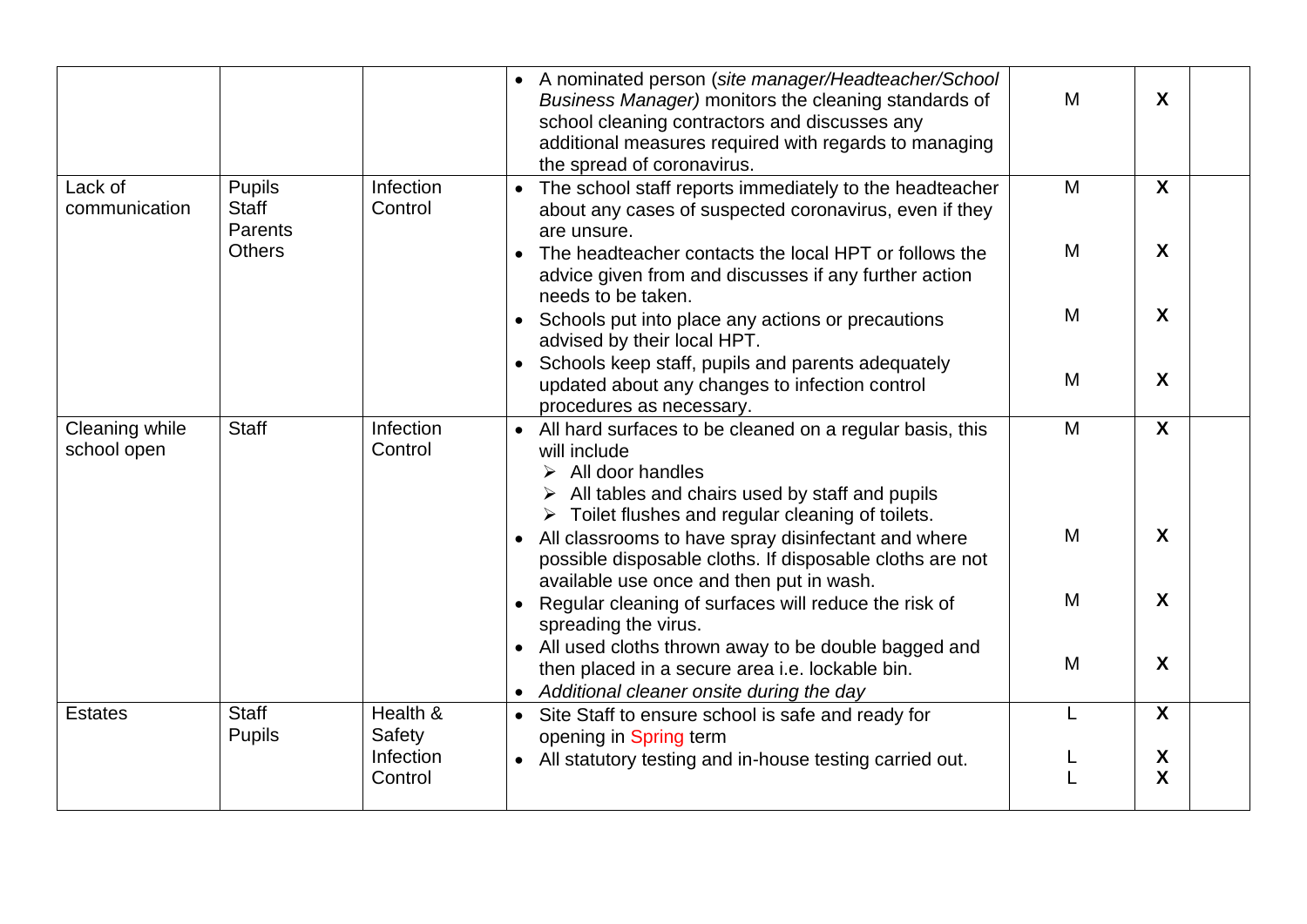|                                           |                               |                                 | Ensure there are plenty of wash areas for staff and<br>pupils to wash hands<br>Ensure Legionella risks have been managed and all<br>appropriate testing carried out. |   | X |
|-------------------------------------------|-------------------------------|---------------------------------|----------------------------------------------------------------------------------------------------------------------------------------------------------------------|---|---|
| <b>Statutory Tests</b><br>and Inspections | <b>Staff</b><br><b>Pupils</b> | Health &<br>Safety              | • Statutory inspections to continue but with social<br>distancing in place at all times.                                                                             | L | X |
|                                           |                               | Infection<br>Control            | In-house inspections should continue to ensure the<br>school remains as safe as possible.                                                                            |   | X |
|                                           |                               |                                 | Contractors to be permitted into school following safe<br>distancing measures and providing COVID 19 risk<br>assessments.                                            |   | X |
| Contractors in<br>school                  | <b>Staff</b><br><b>Pupils</b> | Health &<br>Safety<br>Infection | • Where contractors are coming into school they must<br>have up to date Risk Assessments and Method<br>Statements.                                                   |   | X |
|                                           |                               | Control                         | • Control measures regarding the Coronavirus must be<br>included within their RAMs.                                                                                  |   | X |
|                                           |                               |                                 | • School to ensure no pupils or staff are in the area<br>where contractors are working.                                                                              |   | X |
|                                           |                               |                                 | Contractors will be designated a toilet they can use                                                                                                                 |   | X |
|                                           |                               |                                 | whilst on site.<br>Contractors will be responsible for removing all rubbish<br>they have created and to clean their area of work prior<br>to leaving.                |   | X |
|                                           |                               |                                 | They must ensure no workers are displaying any signs<br>or symptoms of Coronavirus prior to entering the school<br>site.                                             |   | X |
|                                           |                               |                                 | If they become aware of a contractor coming down with<br>symptoms within 14 days of being at the school they<br>must inform the school immediately.                  |   | X |
|                                           |                               |                                 | All visitors must wear face coverings in communal                                                                                                                    |   |   |
|                                           |                               |                                 | areas of the school e.g. corridors, playground etc.                                                                                                                  |   |   |
|                                           |                               |                                 | All visitors will have access to the visitor risk<br>assessment upon arrival.                                                                                        |   |   |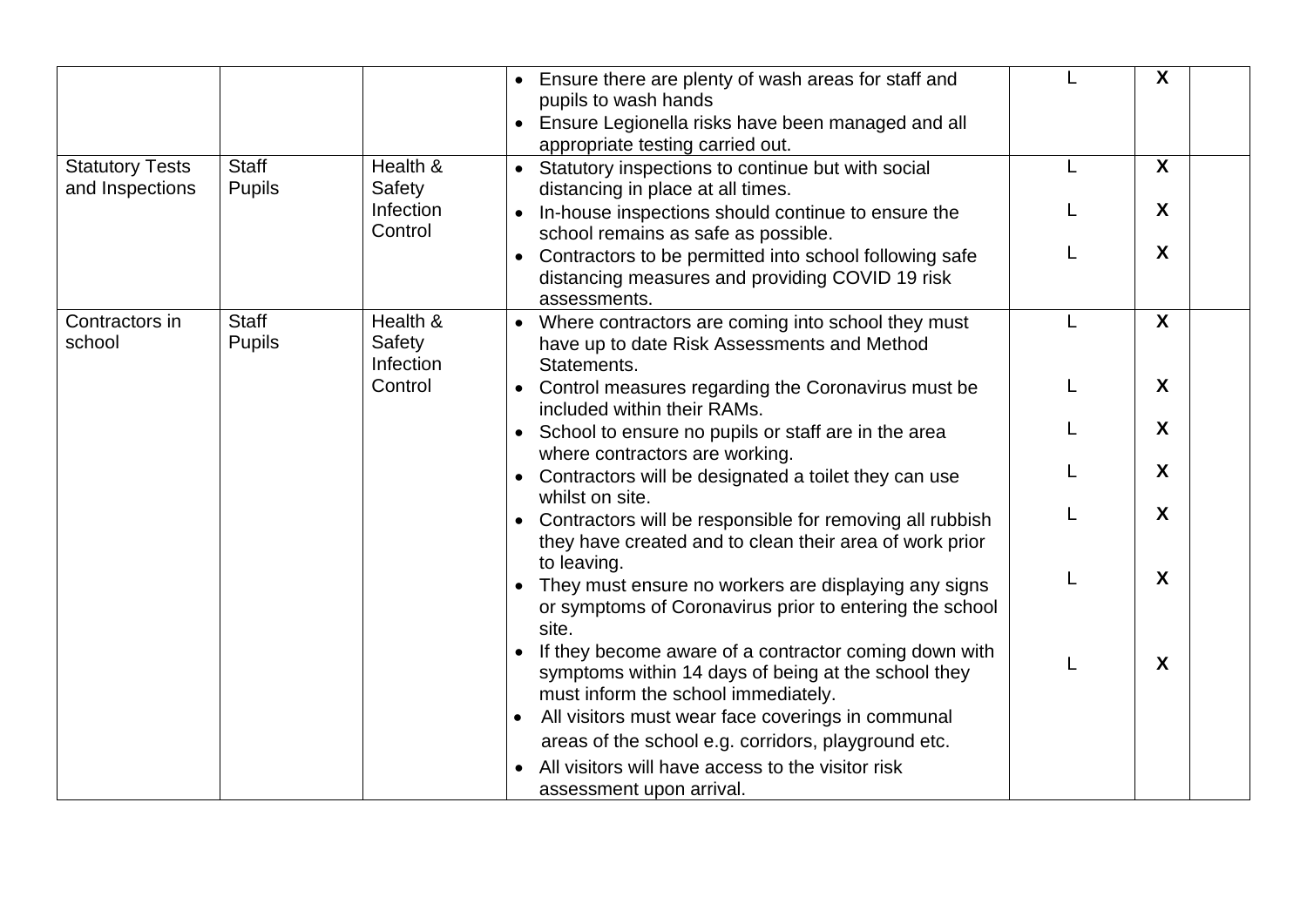| Emergencies          | <b>Staff</b><br><b>Pupils</b> | Infection<br>Control       | • All staff and pupils' emergency contact details are up-<br>to-date, including alternative emergency contact details,<br>where required.                                                                                                                    |   | X                         |
|----------------------|-------------------------------|----------------------------|--------------------------------------------------------------------------------------------------------------------------------------------------------------------------------------------------------------------------------------------------------------|---|---------------------------|
|                      |                               |                            | Pupils' parents are contacted as soon as practicable in<br>the event of an emergency.                                                                                                                                                                        |   | X                         |
|                      |                               |                            | • Staff and pupils' alternative contacts are contacted<br>where their primary emergency contact cannot be<br>contacted.                                                                                                                                      |   | X                         |
| <b>Mental Health</b> | <b>Staff</b>                  | Anxiousness                | Have regular keep in touch meetings/calls with people<br>$\bullet$                                                                                                                                                                                           | M | X                         |
| and well being       |                               |                            | working at home to talk about any work issues                                                                                                                                                                                                                | M | X                         |
|                      |                               |                            | Talk openly with workers about the possibility that they<br>$\bullet$<br>may be affected and tell them what to do to raise<br>concerns or who to go to so they can talk things<br>through                                                                    | M | $\boldsymbol{\mathsf{X}}$ |
|                      |                               |                            | Involve workers in completing risk assessments so they<br>can help identify potential problems and identify<br>solutions                                                                                                                                     | M | X                         |
|                      |                               |                            | Keep workers updated on what is happening so they<br>feel involved and reassured                                                                                                                                                                             | M | X                         |
| Staff taking leave   |                               |                            | Discuss the issue of fatigue with employees and make<br>sure they take regular breaks, are encouraged to take<br>leave, set working hours to ensure they aren't working<br>long hours<br>Offer Employee Assistance Programme and local<br>authority support. | M | X                         |
|                      | <b>Staff</b>                  | Short staffed<br>Isolating | • School leaders discuss leave arrangements with staff<br>before the end of the summer term to inform planning<br>for the autumn term.<br>There is a risk that where staff travel abroad, their                                                              |   | X                         |
|                      |                               |                            | return travel arrangements could be disrupted due to<br>factors arising beyond their control in relation to<br>coronavirus (COVID-19), such as the potential for<br>reinstatement of lockdown measures in the place they<br>are visiting.                    |   | X                         |